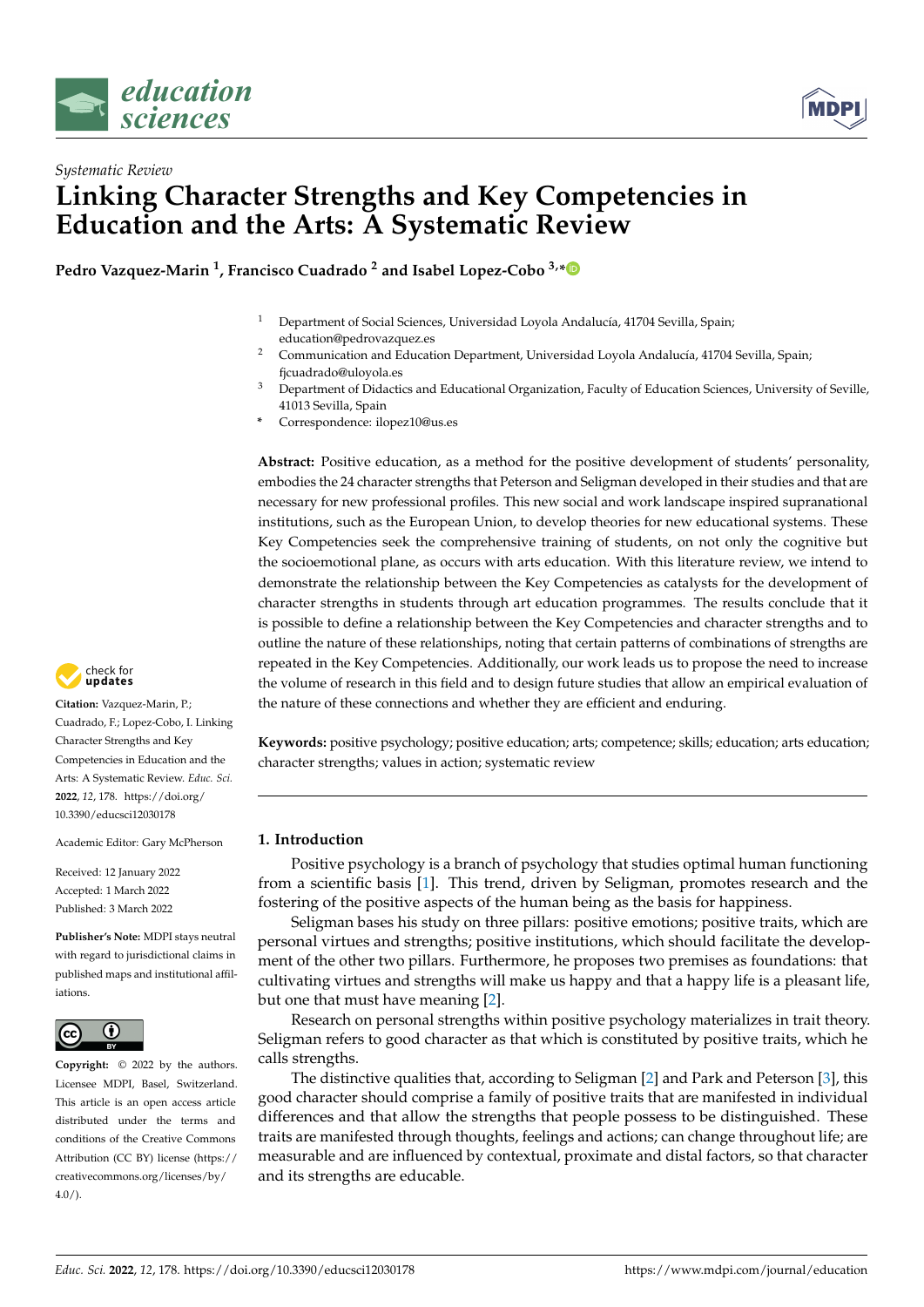The six universally accepted positive traits, which are also called virtues, are wisdom, courage, humanity, justice, moderation and transcendence. As these virtues are very general and abstract, but are concretized through 24 personal strengths, which are defined as morally valuable styles of thinking, feeling and acting, which contribute to a life in fullness [\[4\]](#page-16-3).

Seligman [\[2\]](#page-16-1) differentiates three aspects that are present in the concept of happiness: pleasure, commitment and meaning. For people to be happy, they must guide their lives towards the balance of these three aspects, especially the last two [\[5,](#page-16-4)[6\]](#page-16-5). Subsequently, he added two more aspects to this model of well-being, achievements and interpersonal relationships, to create the PERMA model [\[7\]](#page-16-6) of positive emotions, engagement, relationships, meaning and achievements. These aspects give happiness an internal and social nature.

Happiness, in the scientific approach of positive psychology, is considered "subjective well-being", which includes two components: the emotional and the cognitive [\[8\]](#page-16-7).

Happiness or well-being and personal improvement are inseparable processes. Seligman [\[2](#page-16-1)[,7\]](#page-16-6) states that to be happy, we need to develop personal strengths and capacities with which to enjoy things and achieve the necessary balance and satisfaction in life. Fordyce [\[9\]](#page-16-8) was the first to develop a project for teaching happiness; based on the scientific literature, he recognized 14 qualities associated with happiness.

We present the counts and definitions of the virtues and character strengths, according to Seligman and Peterson (Table [1\)](#page-1-0):

| <b>VIRTUES</b> |                         |                                     | <b>STRENGTHS</b>                                                                                                                                                                                     |
|----------------|-------------------------|-------------------------------------|------------------------------------------------------------------------------------------------------------------------------------------------------------------------------------------------------|
| $\mathbf{1}$   | Wisdom and<br>knowledge | 1<br>$\frac{2}{3}$<br>$\frac{4}{5}$ | Curiosity, open to experience, interest in the world<br>Love of learning<br>Open-mindedness, judgement, critical thinking<br>Creativity, originality, practical intelligence, insight<br>Perspective |
| $\overline{2}$ | Courage                 | 6<br>7<br>8<br>9                    | <b>Bravery</b><br>Persistence, industry, perseverance<br>Integrity, authenticity, honesty<br>Vitality, enthusiasm, energy, passion, zest                                                             |
| 3              | Humanity                | 10<br>11<br>12                      | Kindness, generosity, compassion, altruistic love, kindness, caring<br>Love<br>Social intelligence, personal intelligence, emotional intelligence                                                    |
| 4              | Justice                 | 13<br>14<br>15                      | Citizenship, social responsibility, loyalty, teamwork<br>Impartiality and equity<br>Leadership                                                                                                       |
| 5              | Temperance              | 16<br>17<br>18<br>19                | Forgiveness, mercy<br>Prudence, discretion, caution<br>Humility and modesty<br>Self-control                                                                                                          |
| 6              | Transcendence           | 20<br>21<br>22<br>23<br>24          | Appreciation of beauty and excellence<br>Spirituality, purpose, faith, religiosity<br>Gratitude<br>Humour and playfulness<br>Hope, optimism, foresight                                               |

<span id="page-1-0"></span>**Table 1.** Virtues and strengths of character according to Seligman and Peterson.

Positive psychology encourages education professionals to become better able to help people increase their well-being and flourish. This translates into improving people's quality of life and subjective well-being and developing their competencies [\[10\]](#page-16-9). According to this author, common elements of positive psychology, such as well-being and the development of strengths, among others, should be integrated into the mandatory academic curriculum.

Different programmes and experiences of positive psychology are applied in education, such as "Bounce Back!" [\[11\]](#page-16-10); the "Celebrating Strengths Programme" [\[12\]](#page-16-11); "Strengths Gym" [\[13\]](#page-16-12); the "Affinities Programme" or "Strong Planet" [\[14\]](#page-16-13) and "SMART Strengths" [\[15\]](#page-16-14) in the United States and the "Programa de promoción del desarrollo personal y social" [\[16](#page-17-0)[,17\]](#page-17-1),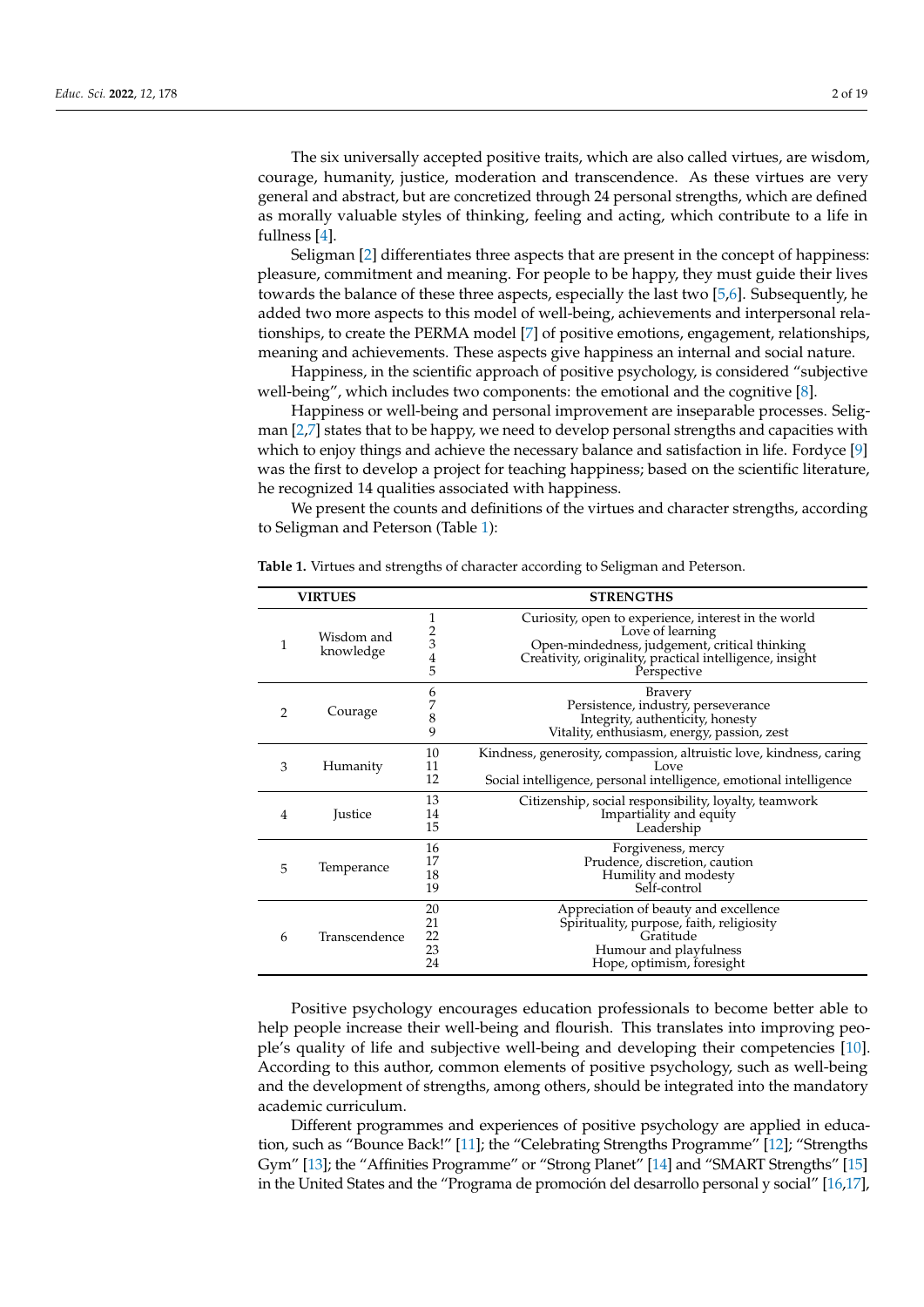the "VIP Programme" [\[18\]](#page-17-2) and the Handbook of Positive Psychology in Schools [\[19\]](#page-17-3) in Spain.

We opted to apply the Peterson and Seligman model of happiness to education in our research because it is a global model, with important theoretical and empirical support, and because it can be applied in the educational field. Positive education is born of positive psychology's study of the optimal functioning of the human being in educational contexts [\[20\]](#page-17-4). It is supported by research on emotions in teaching and learning processes [\[21–](#page-17-5)[26\]](#page-17-6).

Because it is practically impossible to develop all of a student's strengths, as many characteristics as possible should be improved, as should others that are less innate, when possible. As indicated by Reivich et al. [\[27\]](#page-17-7) and Seligman [\[2\]](#page-16-1), by improving personal qualities and skills and social contexts through the fostering of resilience and well-being, character strengths are cultivated, and positive emotions and relationships are experienced.

Education in the arts seeks to encourage the student's autonomy in their learning process and connect them with the world through its affective and cognitive components [\[28\]](#page-17-8). Its affective component makes the arts different from scientific thought and its influence on curricula, thereby adding value to general education. In addition, a work of art in itself can evoke perplexity, mystery or confusion that creates enormous cognitive demand and encourages intellectual research [\[29\]](#page-17-9).

There is a body of literature that links the arts in education with positive psychology, demonstrating that it develops fundamental strengths for achieving eudaemonic happiness and subjective well-being [\[30](#page-17-10)[,31\]](#page-17-11). There are countless antecedents of studies of artistic projects that seek eudaemonic happiness and the well-being of their participants, such as the Sing Up Programme in the United Kingdom [\[32\]](#page-17-12) and studies in educational centres in Canada [\[33\]](#page-17-13), in youth orchestras in Argentina [\[34\]](#page-17-14) and in the Venezuelan system and the projects it has inspired [\[35,](#page-17-15)[36\]](#page-17-16).

We, thus, recognize a confluence of positive education with emotional education in the arts that contributes to the personal and social well-being of the individual and develops students' integral personalities, enabling them to face daily challenges by working with values [\[37\]](#page-17-17). Additionally, training autonomous individuals who can adapt to the changes and needs of the new labour market has led to concerns about education at the international level. This is how the OECD came to create the DeSeCo project [\[38\]](#page-17-18). In this project, school curricula are reformulated around the concept of competencies. A series of Key Competencies are created that serve as a reference for the educational systems of the member countries and through which the individual is responsible for his or her learning, moving from being a consumer of knowledge to a builder of it, a process that strengthens students' overall development [\[39\]](#page-17-19).

To clarify this relationship, the Key Competencies of the European Union and the character strengths that could be included in and/or developed through them are compared (Table [2\)](#page-2-0).

<span id="page-2-0"></span>**Table 2.** Comparison between the Key Competencies of the European Union and the character Strengths described by Seligman and Peterson.

| Key Competencies of the European Union                                         | <b>Character Strengths</b>                                 |
|--------------------------------------------------------------------------------|------------------------------------------------------------|
| 1. Communication in the native language                                        | 1, 3, 12, 20                                               |
| 2. Communication in foreign languages                                          | 1, 3, 12, 13, 20                                           |
| 3. Mathematical competence and basic<br>competencies in science and technology | 1, 2, 3, 4, 5, 8, 13, 14                                   |
| 4. Digital competence                                                          | 1, 2, 4, 12, 13                                            |
| 5. Learning to learn                                                           | 1, 2, 3, 4, 5, 7, 8, 9, 13, 19, 24                         |
| 6. Social and civic competencies                                               | 3, 4, 5, 8, 10, 11, 12, 13, 15, 16, 17, 18, 22, 23         |
| 7. Sense of initiative and entrepreneurial spirit                              | 1, 2, 3, 4, 6, 7, 8, 9, 10, 13, 15, 17, 19, 20, 21, 23, 24 |
| 8. Cultural awareness and expression                                           | 1, 3, 4, 5, 12, 13, 20, 21                                 |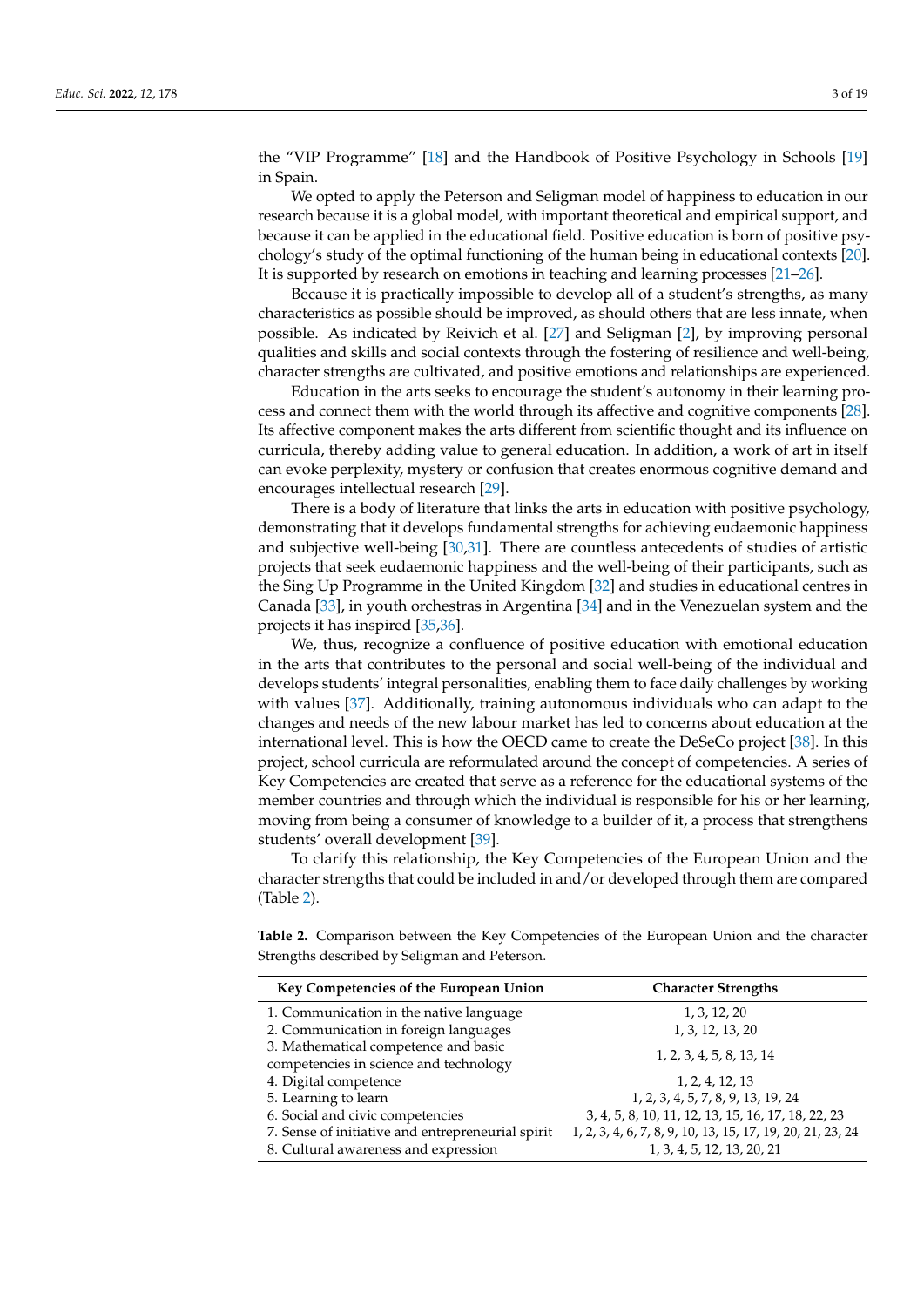Research, such as that of Miller, Dumford and Johnson [\[40\]](#page-17-20), provides evidence that the arts are fundamental and foster the acquisition of professional competencies that students will use in their day-to-day lives and that are necessary in social settings.

The connection between emotion and attention is vital, and it seems that art is one of the most reliable and interesting methods for developing competencies, since it has been demonstrated that there is a relationship between attention and the emotional world [\[41\]](#page-17-21).

In a previous mapping, we observed that there are already systematic reviews dedicated to three coexisting competencies: social and personal, professional and methodological [\[42\]](#page-17-22). There are also two meta-analyses that cover the areas of social and emotional competencies, but none that relate competencies with all of the strengths in the field of arts education [\[43,](#page-17-23)[44\]](#page-18-0).

At this point, we intend, through this literature review, to demonstrate the relationship between the Key Competencies as catalysts for the development of character strengths in students through art programmes in education.

# **2. Systematic Review Methodology**

A systematic review of the literature was developed for which we used the PRISMA model as a framework [\[45\]](#page-18-1), adapting the checklists of the CASP model [\[46\]](#page-18-2) in the Web of Science (WOS) and Education Resources Information Center (ERIC) databases.

Before carrying out the systematic review, we verified the validity of these models by performing a search in WOS with the terms Review, PRISMA, CASP and Education for the last 5 years. We obtained articles such as the study by Gow, Mostert, and Dreyer [\[47\]](#page-18-3) that legitimize the use of CASP in the PRISMA model for our systematic review using the WOS and ERIC databases.

# *2.1. Identification. Search Terms*

To identify the search terms, we used the PICo criteria [\[48\]](#page-18-4) on the basis of their reliability, as determined by keyword searches based on the PICo elements: participants, interventions and comparators.

- Participants: Children, youth and adult students in primary, secondary and university education in formal, nonformal and informal education fields and in settings with low, medium and high social involvement.
- Intervention:
	- Arts in education studies linked to character strengths.
	- Positive education studies related to the arts in education.
	- Studies of the relationship between the Key Competencies and an operational breakdown of the character strengths of positive education in the context of the arts.
- Comparators: In terms of the search, we considered alternative interventions that contextualized the search within positive education in the arts.

To organize our search, we classified the terms in relation to four constructs: positive psychology, education, arts and the Key Competencies.

For each construct, we considered the following search terms: Positive psychology (Character Strengths, Values in Action, Positive Psychology, Eudaemonic Happiness, Happiness, Wellbeing, Well-being, Eudaemonic Wellbeing and Wellness), education (Education and Positive Education), Arts (Arts, Arts-Based Education, Education through Arts, Arts Education, Artistic Education, Arts in Education and Arts-Based Programmes) and the Key Competencies (Competencies, Skills, Key Competencies, Educational Competencies, Emotional Competencies, Social Competencies, Cognitive Competencies and Basic Skills). Each of the search terms included in these constructs was combined with the others.

By combining the nine terms related to positive psychology, the two terms related to education, the seven terms related to the construct of arts in the educational context and the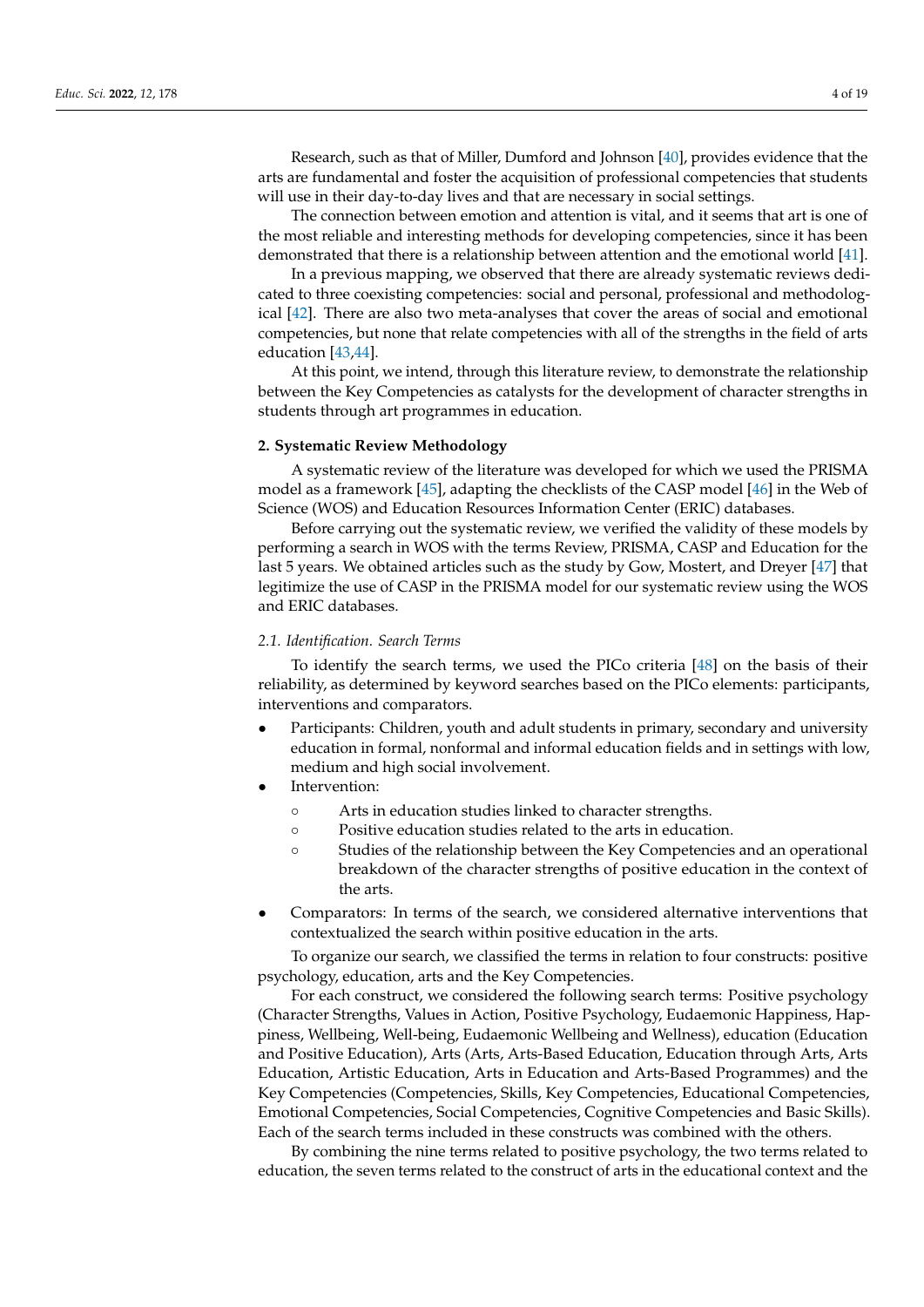eight search terms related to the Key Competencies, we performed a total of 1,008 searches in each database (WOS and ERIC) using the Boolean operator AND.

The result of these searches was 50 articles in the WOS database and 48 references in ERIC, of which 43 were articles and five were books.

Each article was coded to obtain information on the type of sample. An ID was assigned to each article with the letter W or E, depending on the database where the article was found (WOS or ERIC, respectively).

This screening required a subsequent analysis of the potential synonyms and alternative terms that appeared in the included articles. In the case of the constructs "character Strengths" and "key Competencies", they are not always studied explicitly, but implicitly.

Although the explicit treatment of the constructs in the articles is preferable to the implicit treatment, the interpretation of the implicit concept lies in the relationship and how it is defined by the reader [\[49\]](#page-18-5).

It is interesting to analyse how the terms used in the different articles describe the constructs that are the object of our study, that is, how researchers have referred to the constructs to define them or to specify the relationships among them.

To this end, we present the theory of Murphy and Alexander [\[49\]](#page-18-5) regarding the explicit or implicit definitions of the construct through the terms used by the authors of the articles. This multiplicity of terminology used to define the constructs, citing Murphy and Woods [\[50\]](#page-18-6), occurs because lexicons are developed as the members of a certain community label and define constructs.

The way that constructs are labelled or named is fundamental for the development of theories, which must be clarified to create a perfect definition of both the constructs and the terms that define them.

In the case of the social sciences, specifically education, as expressed by Dinsmore, Alexander and Loughlin [\[51\]](#page-18-7) citing Alexander, Schallert and Hare [\[52\]](#page-18-8) and Murphy and Alexander [\[49\]](#page-18-5), there is a lack of clarity and linguistic specificity in educational literature, where lexicons can be amorphous and open to interpretations that can lead to a misinterpretation of the construct. This can, as the authors explain, be the result of wanting to use terms with the expectation that their meanings are well known and accepted or without considering the thoughts underlying them or the understandings that have resulted from their imprecise use.

In our research, we observed that, because neither positive psychology nor the Key Competencies have a very extensive trajectory, professionals from different fields of research have contributed to these trends in psychology and education by borrowing terms and findings from their respective fields of research, introducing related terminologies that can lead to ambiguities when defining a construct.

# *2.2. Screening*

Before the exclusion and inclusion criteria were applied, articles that were duplicates (*n* = 8) or were written before 2016 (*n* = 4) were eliminated using Microsoft Excel software. Of the 98 initial references, 86 remained.

# *2.3. Eligibility*

2.3.1. Inclusion and Exclusion Criteria

Inclusion criteria

- Pragmatic criteria:
	- Languages: English and Spanish.
	- Studies in student population among children, youth and adults.
	- That the research of the articles be carried out in the formal school environment (Primary and Secondary or in the equivalent of other countries), university, adult training and in non-formal and informal environments.
	- Publication date: Articles published after 2016.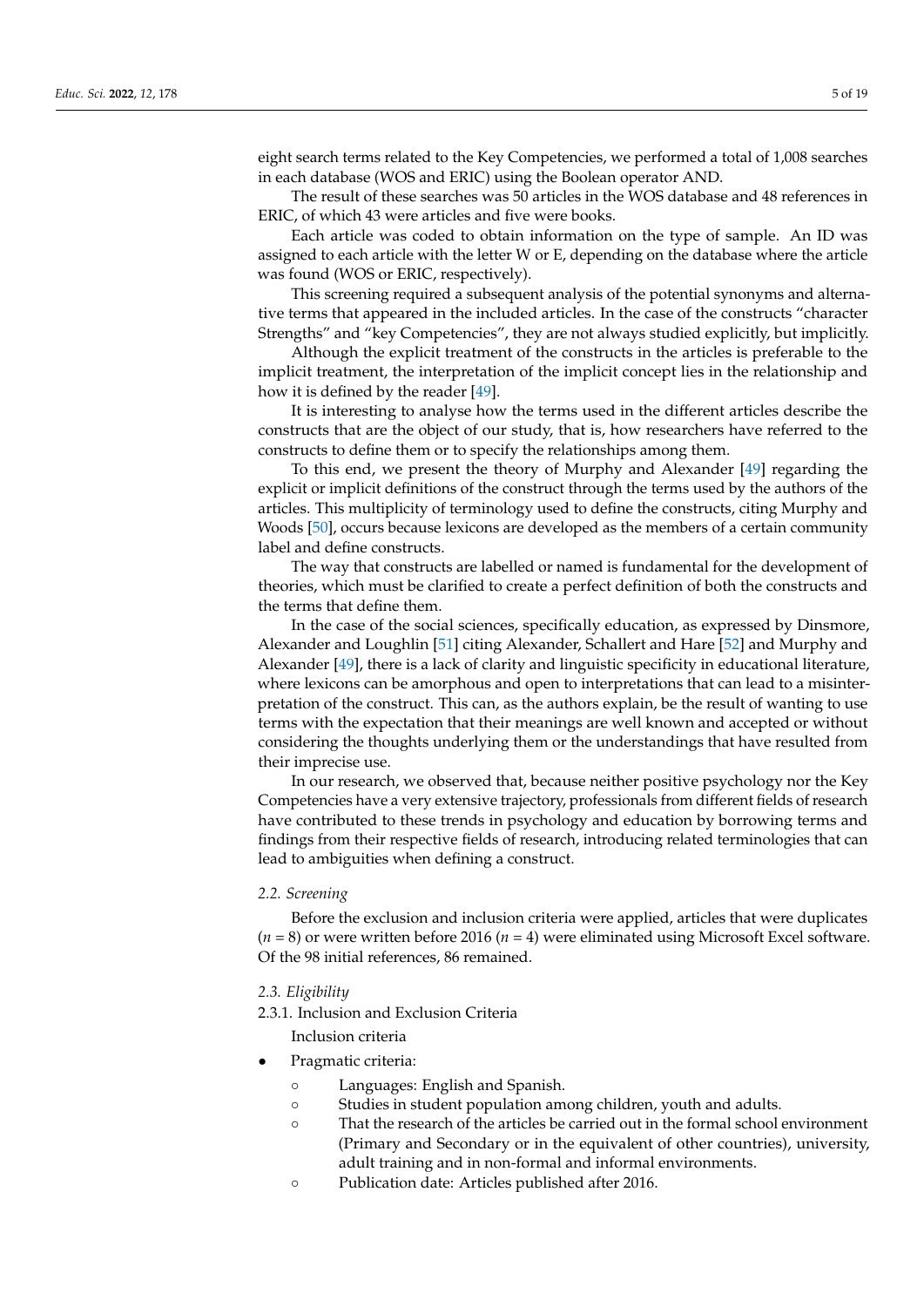- Publication type: Paper, journal articles, indexed articles, book chapters indexed or not in Scholarly Publishers Indicators (SPI).
- Quality criteria:
	- Reference databases: WOS, ERIC.
	- Journals from quartile 1 to 4. As well as non-indexed journals of authors of relevant prestige. Book articles and congress communications.
	- That the objectives of the studies of the selected articles are in line with the objectives of our research.

Exclusion criteria

- Duplicate articles.
- Population whose educational context is too informal, and its population is the teaching staff.
- That the research of the articles has been carried out with a child or very young population.
- The population did not include both genders.
- Articles published before 2016.
- Articles that are indexed in reference databases other than WOS and ERIC.
- Bachelor's theses, Master's degree and doctoral theses.
- That the objectives of the studies of the selected articles were not in line with the objectives of our research.

# 2.3.2. Review Phases. Traceability

We applied the inclusion and exclusion criteria in four phases:

- 1. Studies in languages other than English or Spanish were excluded  $(n = 4)$ . Of the 86 references, 82 remained; 40 were identified in WOS, and 37 were identified in ERIC, of which 32 were articles, and five were books.
- 2. We proceeded to read the abstract. During this process, we screened the studies that were directly related to the four constructs under study. During this step, 37 articles and four books were eliminated. The remaining references continued to the next screening step (26 were from WOS and 14 from ERIC, of which 13 were articles, and one was a book).
- 3. We read the full text of the 37 references, of which one was a systematic review that we have included for its investigative value. To ensure the eligibility of the included references, we applied the CASP checklist to each selected article and to the different stages of our systematic review.
- 4. Eight articles and one book were eliminated because they did not address the relationship among the four constructs, leaving 27 articles, of which 16 were found in WOS, and 11 were found in ERIC.
- 5. In this last phase, which initially included the 27 references that were related to the four study constructs, 14 references obtained conclusions that answered our research question; eight were selected from WOS, and six were selected from ERIC. The remaining 13 articles (eight from WOS and five from ERIC) partially answered our question. Therefore, our study and analysis of the results focused on the first group of 14 articles. We present a summary of the selected articles included in our systematic review with their IDs, title, authors, year of publication, type of document, journal or book, where the study was published, in addition to the age, gender and educational level of the participants, the research methodology and source of data for the paper (Table [3\)](#page-7-0).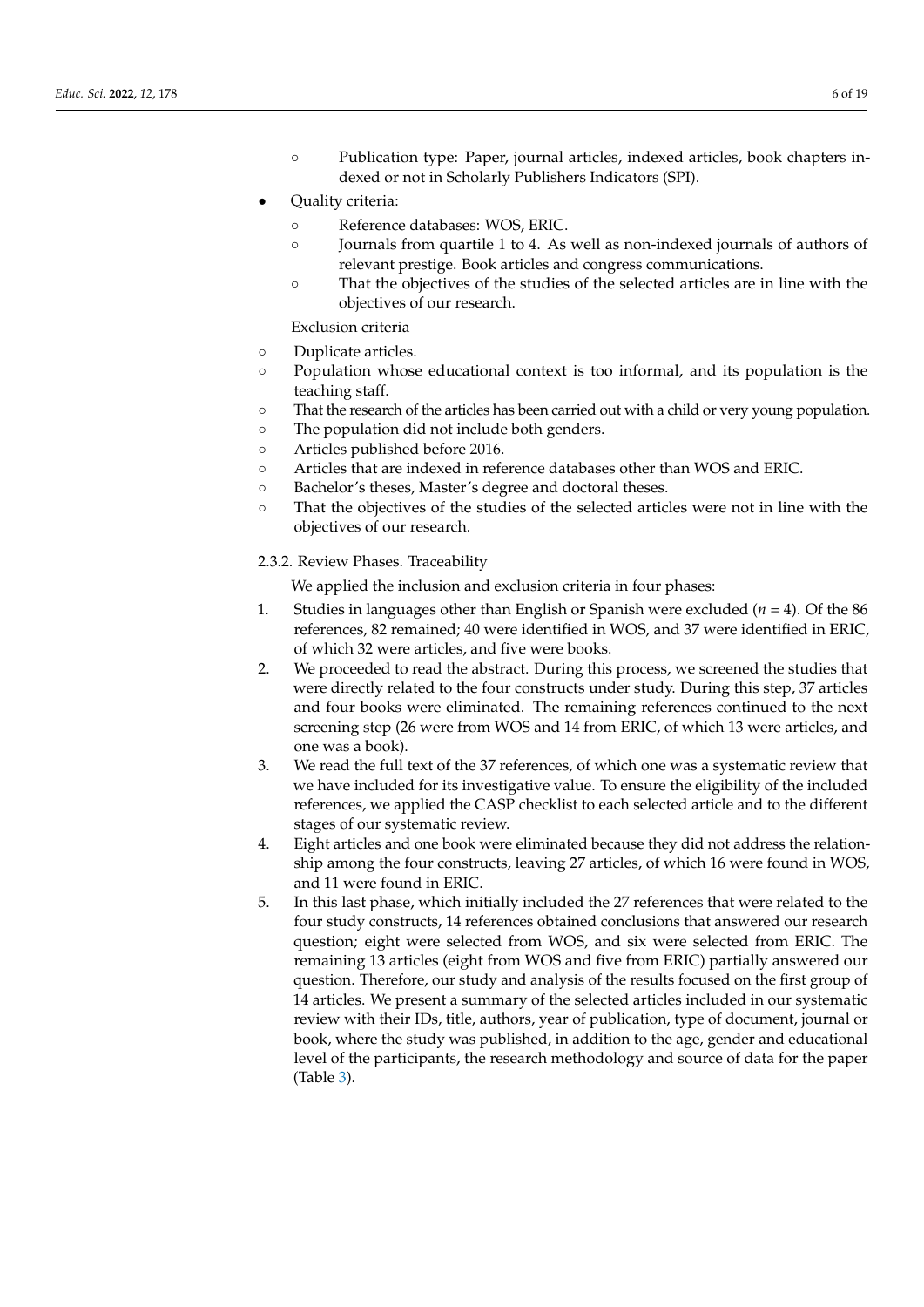| ID  | Title                                                                                                                                                                                | <b>Author Year</b>                                                              | Type * | Journal/Book<br>Published                                                                                                                                                                                    | Participants                                                                                                                                                                                               | Methodology                                                                                                                                                                                                                                  | <b>Sources</b>                                                                                                                                                                                                                                                                                                                                   |
|-----|--------------------------------------------------------------------------------------------------------------------------------------------------------------------------------------|---------------------------------------------------------------------------------|--------|--------------------------------------------------------------------------------------------------------------------------------------------------------------------------------------------------------------|------------------------------------------------------------------------------------------------------------------------------------------------------------------------------------------------------------|----------------------------------------------------------------------------------------------------------------------------------------------------------------------------------------------------------------------------------------------|--------------------------------------------------------------------------------------------------------------------------------------------------------------------------------------------------------------------------------------------------------------------------------------------------------------------------------------------------|
| W4  | The Key<br>Competencies,<br>Cultural<br>Awareness and<br>Creativity as tool to<br>vindicate the<br>Spanish-Arabia<br>literary heritage in<br>an intercultural<br>educational context | Sánchez Arjona,<br>Gómez del Águila,<br>and<br>Gutiérrez-Pérez<br>$(2018)$ [53] | J      | Tercio Creciente.<br>Revista de<br>Estudios en<br>Sociedad, Artes y<br>Gestión Cultural,<br>13, 57-78                                                                                                        | Three groups in<br>the fourth year<br>of compulsory<br>secondary<br>education; 45<br>students in total.                                                                                                    | Case study based on<br>the observation of the<br>researcher, since she<br>is a professor of<br>Plastic and Visual<br>Arts Education for<br>the groups on which<br>the study was<br>focused. The research<br>paradigm was<br>postparadigmatic | <b>Ouestionnaires and</b><br>essays at different<br>research time points.<br>The students 'own<br>work. Informal<br>interviews and<br>recordings of other<br>types of information,<br>such as photographs<br>of situations and<br>audio and video<br>recording                                                                                   |
| W6  | Artist Stories of<br>Studio Art:<br>Thinking over<br>Lifetimes of Living<br>and Working                                                                                              | Johnston and Lane<br>$(2019)$ [54]                                              | J      | International<br>Journal of<br>Education & the<br>Arts, $20(19)$                                                                                                                                             | Six participants<br>born in the 1940s,<br>1950s or 1960s<br>who were<br>trained in art<br>and masters of a<br>professional<br>career in another<br>field.                                                  | Reports-research                                                                                                                                                                                                                             | Narrative inquiry.<br>Interviews                                                                                                                                                                                                                                                                                                                 |
| W16 | Art and Creativity<br>as a Chance in the<br>Perspective of<br>Developing the<br>Principles of<br>education                                                                           | Degesys (2017) [55]                                                             | CP     | ICLEL 2017 (3rd<br>International<br>Conference on<br>Lifelong<br>Education and<br>Leadership for<br>all).                                                                                                    |                                                                                                                                                                                                            | Descriptive article<br>citing some authors<br>but without using<br>any specific research                                                                                                                                                     | No data source                                                                                                                                                                                                                                                                                                                                   |
| W21 | Designing a<br>Creative<br>Storytelling<br>Workshop to Build<br>Self-confidence and<br>Trust among<br>Adolescents                                                                    | Rizzi et al. (2020) [56]                                                        | J      | Thinking Skills<br>and Creativity,<br>38(100704)                                                                                                                                                             | Twelve children<br>(seven girls, five<br>boys) aged<br>between 13 and<br>15 years who<br>were recruited<br>voluntarily<br>through<br>convenience<br>sampling from a<br>nonclinical<br>setting              | Qualitative                                                                                                                                                                                                                                  | Quantitative data<br>were collected at the<br>beginning of the first<br>session and at the end<br>of the third session.<br>In addition,<br>qualitative comments<br>were collected from<br>the participants at the<br>end of the workshop.<br>The quantitative data<br>were transcribed by<br>coding on a<br>continuous 10-point<br>Likert scale. |
| W23 | The Greatest<br>Benefit of Art<br>Workshops:<br>Well-being: A<br>Literature Review                                                                                                   | Goldstein (2019) [57]                                                           | R      | ERD 2018-6th<br>International<br>Conference-<br>"Education,<br>Reflection,<br>Development,<br>Sixth Edition".<br>The European<br>Proceedings of<br>Social &<br>Behavioural<br>SciencesEpSBS:<br>63, 505-512. | High-school<br>students from<br>Israel who were<br>participating in<br>an arts workshop<br>(number, age<br>and gender not<br>indicated)                                                                    | Ouantitative and<br>qualitative                                                                                                                                                                                                              | In-depth<br>semi-structured<br>interviews, analysis<br>of texts with<br>photographs of final<br>projects, opinion<br>papers written by<br>students during their<br>work, well-being<br>assessment<br>questionnaires                                                                                                                              |
| W24 | Role of Art<br>Education in<br>Peace-Building<br>Efforts among<br>Out-of-School<br>Youth Affected by<br>Armed Conflict in<br>Zamboanga City,<br>Philippines                          | Labor (2018) [58]                                                               | J      | Journal of<br>International<br>Development<br>Vol.: 30(7),<br>1186-1202                                                                                                                                      | 34 students<br>between 15 and<br>24 years old.<br>Fourteen were<br>female, and the<br>rest were male                                                                                                       | Descriptive and<br>qualitative                                                                                                                                                                                                               | Guiding questions<br>were prepared to<br>guide the flow of the<br>interviews.<br>Observation records<br>were used to validate<br>the information in the<br>transcripts of the<br>discussions                                                                                                                                                     |
| W33 | Advancing Student<br>Success: Assessing<br>the Educational<br><b>Outcomes of Music</b><br>and Dance<br>Education in<br>Ghanaian Senior<br>High Schools                               | Petrie (2020) [59]                                                              | J      | Journal of<br>Comparative<br>and International<br>Education Vol.:<br>$50(3)$ , 332–351                                                                                                                       | 57 participants.<br>A total of 10<br>administrators,<br>nine teachers<br>and 38 students<br>from private and<br>public SHS<br>(Senior High<br>School) who<br>participated in<br>music and dance<br>classes | Exploratory and<br>emergent design<br>facilitated by<br>ethnographic<br>approaches and<br>multiple case studies<br>to provide data on a<br>wide range of topics                                                                              | Interviews and focus<br>groups were the main<br>sources of data<br>collection through<br>intentional sampling.<br>The observations of<br>the music and dance<br>classrooms were also<br>recorded during the<br>focus groups                                                                                                                      |

# **Table 3.** Summary table of the references selected for the study of results.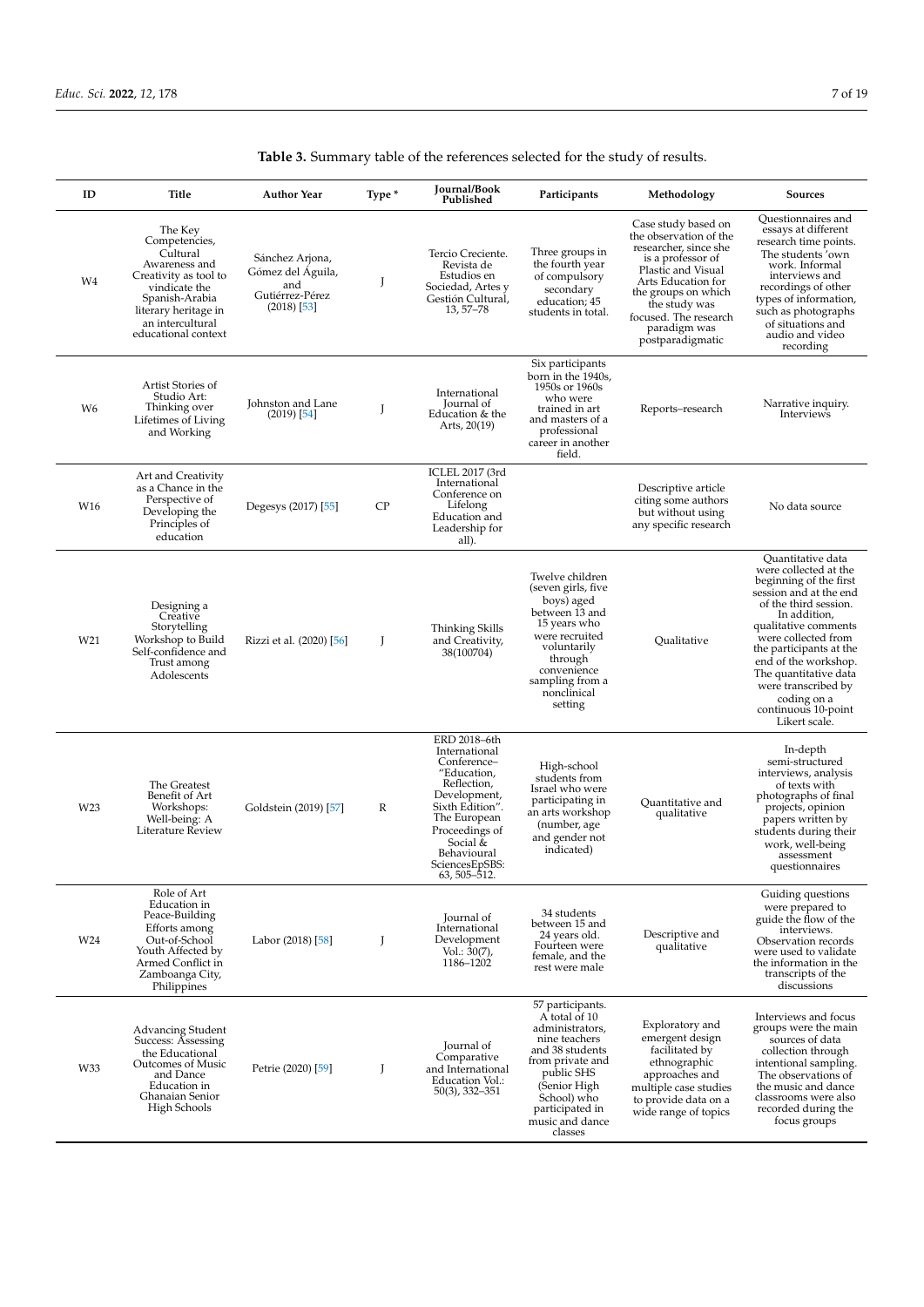| ID              | Title                                                                                                                                                                                             | <b>Author Year</b>                      | Type * | Journal/Book<br>Published                                                                                                                                              | Participants                                                                                                                                                                                                                                           | Methodology                                                                                                                                   | <b>Sources</b>                                                                                                                                                                                                                                                                                                                      |
|-----------------|---------------------------------------------------------------------------------------------------------------------------------------------------------------------------------------------------|-----------------------------------------|--------|------------------------------------------------------------------------------------------------------------------------------------------------------------------------|--------------------------------------------------------------------------------------------------------------------------------------------------------------------------------------------------------------------------------------------------------|-----------------------------------------------------------------------------------------------------------------------------------------------|-------------------------------------------------------------------------------------------------------------------------------------------------------------------------------------------------------------------------------------------------------------------------------------------------------------------------------------|
| W47             | Arts Education for<br>Developing<br>Subjective<br>Well-being. The<br>Chilean Experience                                                                                                           | Rojas Durán (2017) [60]                 | J      | International<br>Journal of<br>Education for<br>Social Justice:<br>$6(1)$ , 199-216                                                                                    | Students in basic<br>and secondary<br>education; age<br>and gender were<br>not specified.<br>One programme<br>was part of the<br>regular<br>curriculum, and<br>the other was<br>outside of school<br>and school hours                                  | Descriptive article<br>citing some authors<br>and describing two<br>arts programmes in<br>education. No<br>qualitative method<br>was reported | Not specified                                                                                                                                                                                                                                                                                                                       |
| E17             | Arts Education and<br>Social-Emotional<br>Learning<br>Outcomes among<br>K-12 Students:<br>Developing a<br>Theory of Action                                                                        | Farrington et al.<br>$(2019)$ [61]      | J      | University of<br>Chicago<br>Consortium on<br>School Research                                                                                                           | K-12; ages 7–19<br>years, no specific<br>information on<br>the population                                                                                                                                                                              | Reports–research-<br>practitioner<br>partnerships;<br>reports-descriptive                                                                     | Not specified                                                                                                                                                                                                                                                                                                                       |
| E19             | Participation in<br>Structured<br>Performing Arts<br>Activities in Early<br>to Middle<br>Childhood:<br>Psychological<br>Engagement,<br>Stress, and Links<br>with<br>Socioemotional<br>Functioning | Archbell et al. 2019 [62]               | J      | Journal of<br>Developmental<br>Psychology,<br>$65(3)$ , 329-355                                                                                                        | $N = 166 (75 boys$<br>and 91 girls) in<br>Grade 1 ( $n = 70$ ),<br>Grade 2 $(n = 44)$<br>and Grade $3(n=$<br>52). Public<br>elementary<br>schools in<br>suburban and<br>rural<br>neighbourhoods<br>in south-eastern<br>Ontario, Canada.<br>White (93%) |                                                                                                                                               | Parents completed<br>online questionnaires<br>pertaining to<br>background and<br>demographic<br>information, aspects<br>of the children's<br>participation in<br>performing arts<br>activities and indices<br>of socioemotional<br>functioning as part of<br>a larger study of<br>children's social and<br>emotional<br>development |
| E22             | Using Drama<br>Activities to Teach<br>Beginner's French<br>to Chinese<br>Students at a<br>Tertiary Institution<br>in Hong Kong: An<br><b>Exploratory Case</b><br>Study                            | Abenoja and<br>DeCoursey (2019) [63]    | J      | Studies in<br>Second<br>Language<br>Learning and<br>Teaching, $9(4)$ ,<br>711-736                                                                                      | $N = 30$ ranged<br>from first to<br>fourth year<br>students who<br>studied various<br>subjects. Their<br>first language<br>was Chinese,<br>English was their<br>second, and<br>French was their<br>third                                               | Reports–research                                                                                                                              | Observations,<br>semi-structured<br>interviews, student<br>reflection journals<br>and written<br>assignments.<br>Combination or<br>mixed purposeful<br>sampling was used in<br>this study                                                                                                                                           |
| E24             | The Arts and<br>Creative Youth<br>Development                                                                                                                                                     | Montgomerand<br>$(2018)$ [64]           | BC     | Youth<br>Development.<br>Principles and<br>Practices in<br>out-of-School<br>Time Setting.<br>Witt P.A. &<br>Caldwell, L.<br>(Ed.). Sagamore-<br>Venture<br>(Editorial) | Young people in<br>different<br>educational<br>stages                                                                                                                                                                                                  | Descriptive book<br>chapter and literature<br>citation to explain<br>Creative Youth<br>Development (CYD)                                      | The basic formula for<br>CYD is the<br>combination of a<br>holistic approach for<br>the positive<br>development of<br>youth with practical<br>creative research in<br>the arts or humanities                                                                                                                                        |
| E <sub>26</sub> | Art-Based Methods<br>for Developing<br>Transversal<br>Competence                                                                                                                                  | Meriläinen and<br>Piispanen (2019) [65] | J      | International<br>Electronic<br>Journal of<br>Elementary<br>Education, 12(1),<br>87-92.                                                                                 | No population<br>was specified                                                                                                                                                                                                                         | Reports-descriptive                                                                                                                           | Students' diaries,<br>experiences and<br>anonymous feedback                                                                                                                                                                                                                                                                         |
| E42             | Writing for and<br>Because of Lifelong<br>Learning                                                                                                                                                | Deveci (2019) [66]                      | J      | European<br><b>Journal</b> of<br>Educational<br>Research, 8(1),<br>$1 - 7$                                                                                             | Descriptive<br>article using<br>extensive<br>bibliography                                                                                                                                                                                              | Reports-evaluative                                                                                                                            | Bibliographic and<br>previous studies<br>conducted by the<br>author                                                                                                                                                                                                                                                                 |

<span id="page-7-0"></span>**Table 3.** *Cont.*

\* J = Journal, BC = Book Chapter, CP = Conference Proceedings, R = Review.

*2.4. Included*

Below, we outline the different steps of our systematic review (Figure [1\)](#page-8-0):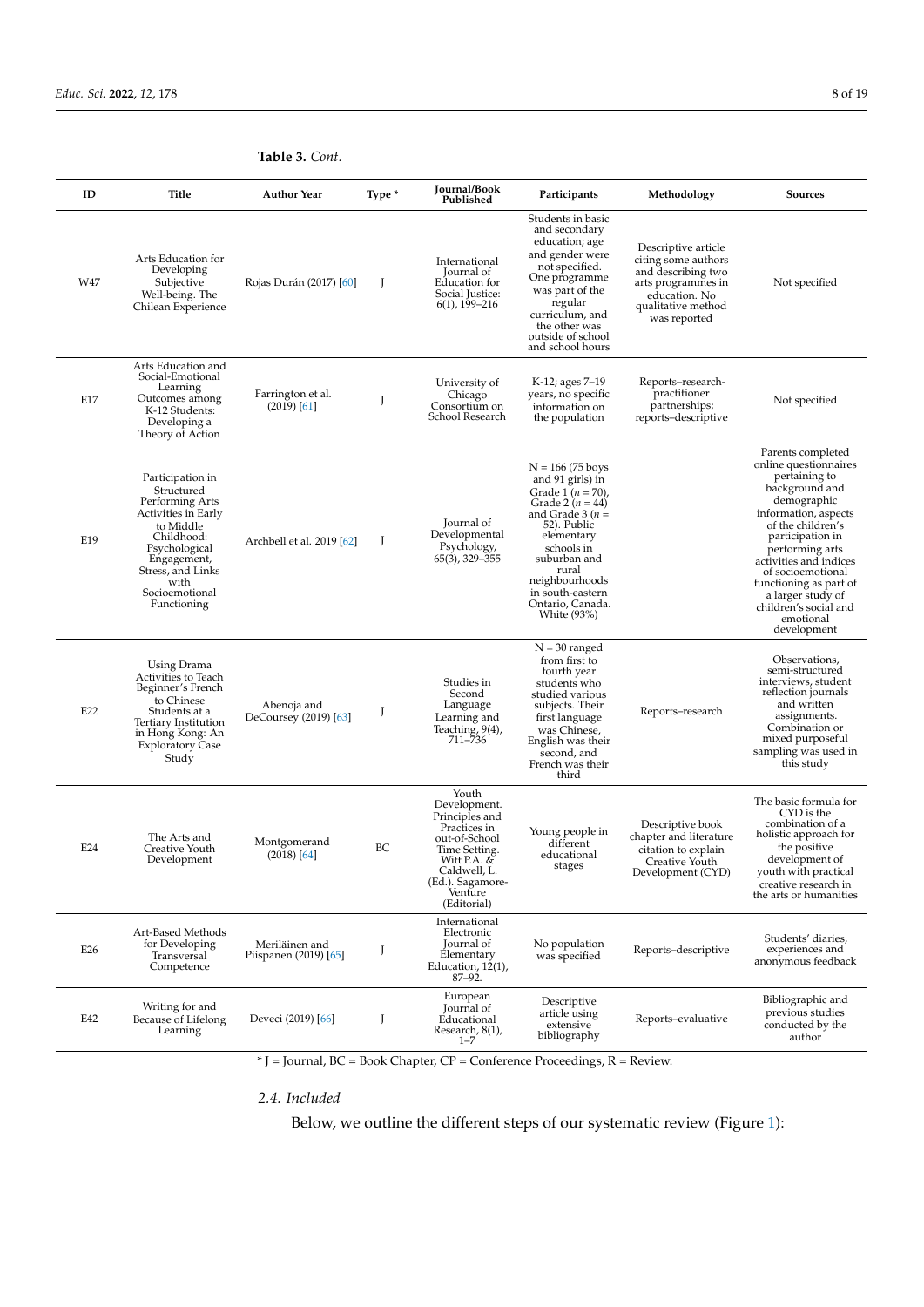**IDENTIFICATION** 

SCREENING



<span id="page-8-0"></span>Below, we outline the different steps of our systematic review (Figure 1):

**Figure 1.** Steps of the systematic review. **Figure 1.** Steps of the systematic review.

# **3. Results**

the development of character strengths in students through art programmes in education. The results that we present confirm the relationship between the Key Competencies and

In global terms, the Key Competencies have been linked to character strengths, although the terminology used by researchers has not always been explicit.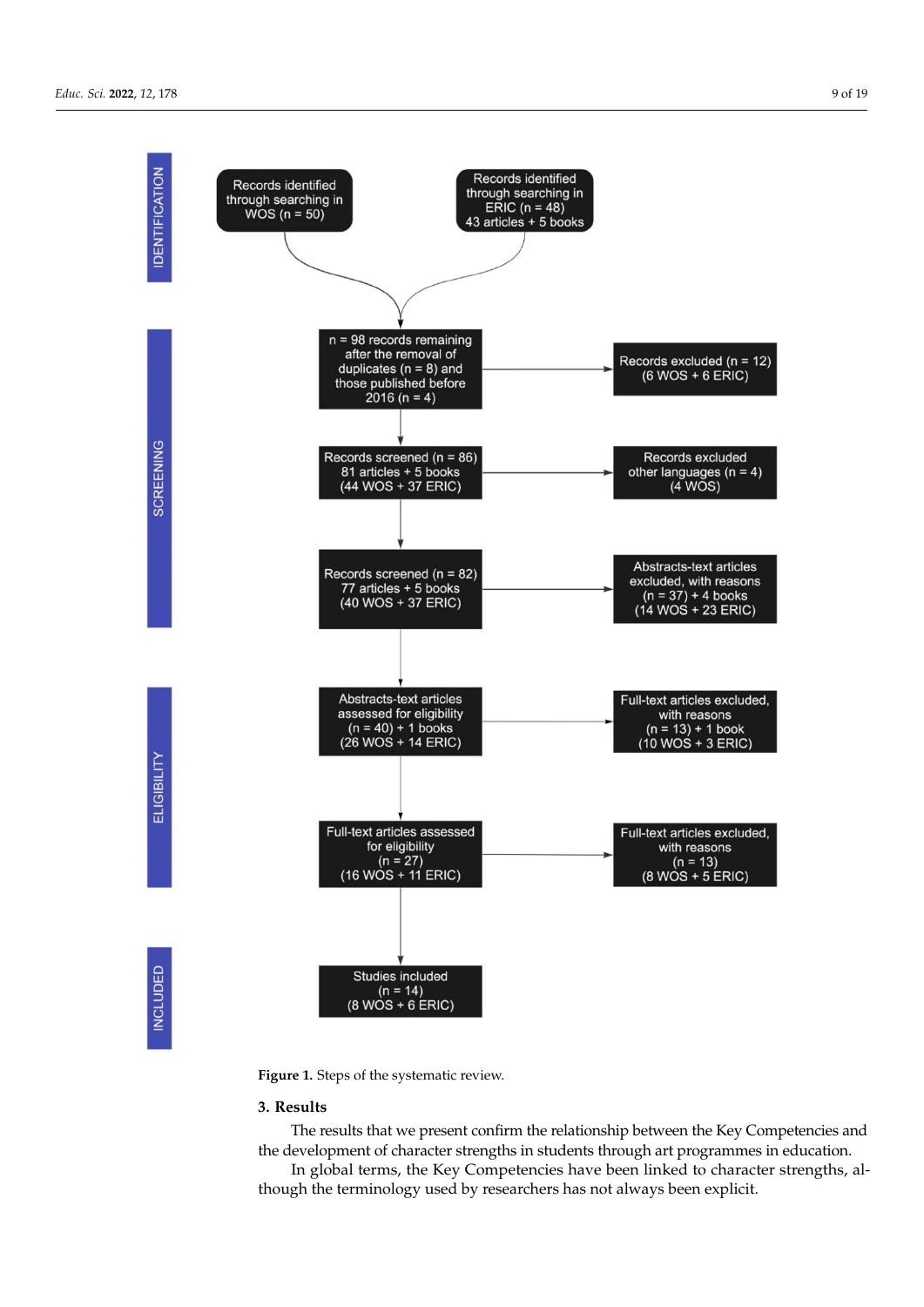The explicitly clear constructs that appeared in the selected articles were "Art" and "Education". That is, it was clear that all of the articles were based on artistic projects in the educational setting, whether formal, informal or nonformal.

# *3.1. The Arts Object of Study*

Regarding the types of art on which the studies focused, we found that there were mainly four types. The first  $(n = 6)$  was workshops and generic art programmes and art-based methods; in these cases, the studies covered different contents. The second type was the performing arts ( $n = 4$ ), and the third was storytelling ( $n = 3$ ). The last ( $n = 2$ ) was visual arts. It is noteworthy that W24 focused on both the performing and visual arts (Table [4\)](#page-9-0).

| <b>Type of Art Being Studied</b>                            | No. of<br><b>Articles</b> | Article IDs                        | Percentage |
|-------------------------------------------------------------|---------------------------|------------------------------------|------------|
| Visual arts (painting, design, sculpture,<br>theatre, etc.) | 2                         | W6. W24                            | 13%        |
| Arts programmes, art-based methods,<br>art workshops        | 6                         | W16, W47,<br>E17, E24,<br>E26, W23 | 40%        |
| Performing arts (music, drama and dance)                    | 4                         | W24, W33,<br>E19, E22              | 27%        |
| Poetry, writing, storytelling                               | 3                         | W4, E42, W21                       | 20%        |

<span id="page-9-0"></span>**Table 4.** Type of arts studied in the selected articles.

# *3.2. The Areas of Education under Study*

Regarding the educational settings where the research was carried out, Table [2](#page-2-0) shows that in most cases, the studies were developed in a formal education setting (*n* = 9), followed by nonformal ( $n = 5$ ) and informal settings ( $n = 3$ ). It is noteworthy that W47, E24 and E42 were developed in more than one learning environment (Table [5\)](#page-9-1).

<span id="page-9-1"></span>

| <b>Educational Setting of the Study</b> | <b>No. of Articles</b> | <b>Article ID</b>                           | Percentage |
|-----------------------------------------|------------------------|---------------------------------------------|------------|
| Formal education                        | 9                      | W4, W23, W33,<br>W47, E17, E19,             | 47%        |
| Nonformal education                     | 5                      | E22, E24, E42<br>W21, W24, W47,<br>E24, E42 | 26%        |
| Informal education<br>Not specified     | 3<br>2                 | W6, E24, E42<br>W16, E26                    | 16%<br>11% |

#### *3.3. Virtues and Character Strengths*

The definitions of character strengths and Key Competencies constructs required the most detailed analyses of the different terms that the authors used in their articles.

To ensure that our search terms were not overly restrictive and were not the only terms that the authors used to refer to or define our constructs of interest, we analysed all synonymous terms and those from other social sciences that were used by researchers in the articles included in our systematic review.

For this purpose, we mapped each of the selected articles and a table of each term that the researchers used in the articles. To understand the definitions of the constructs and the links among them from the terms that the authors used in their articles and that were synonymous with our search terms, we defined the relationships among constructs explicitly (E) or implicitly (I), following the guidelines of Dinsmore, Alexander and Loughlin [\[51\]](#page-18-7), as described in Murphy and Alexander [\[53\]](#page-18-9).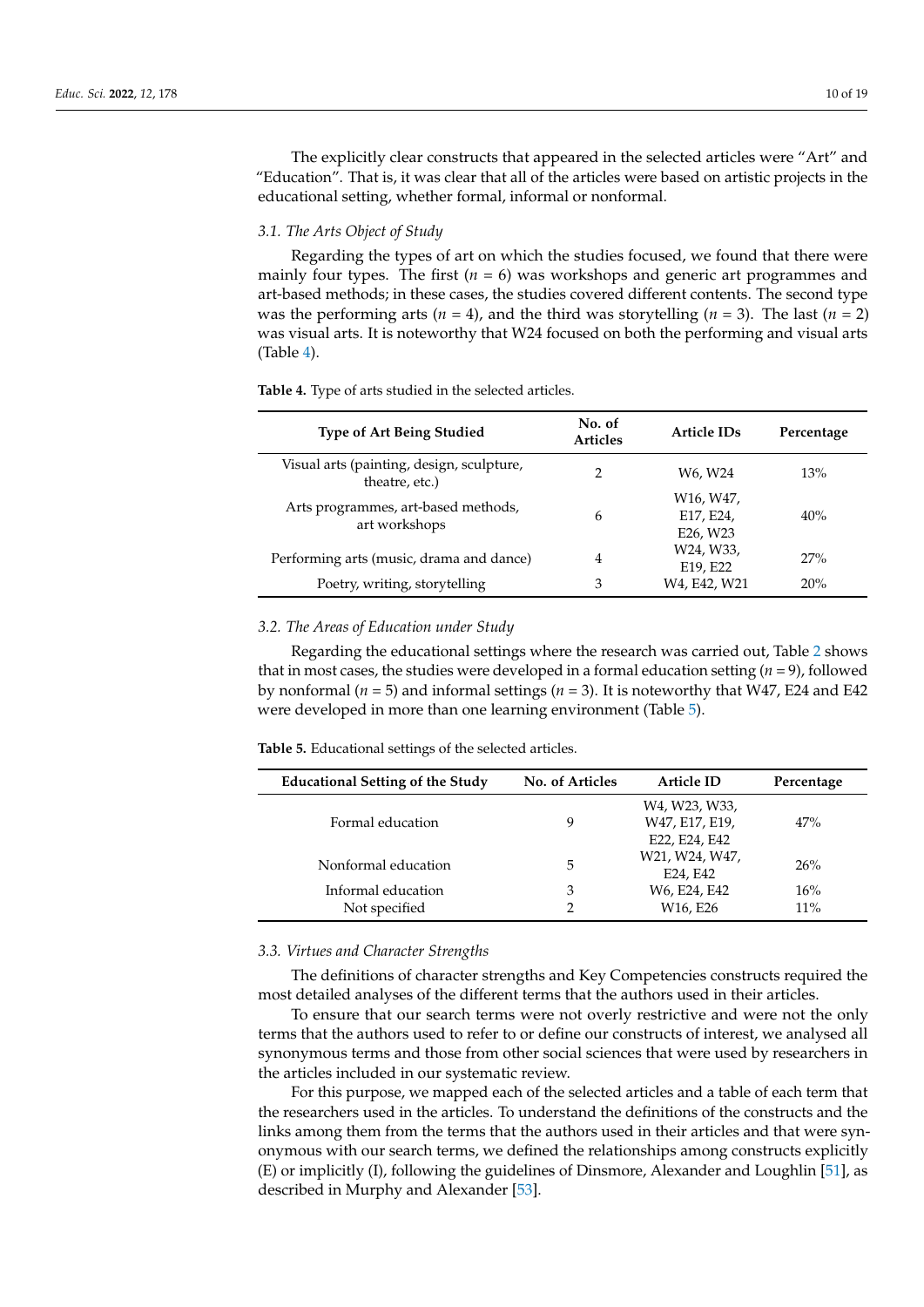The 24 strengths, as explained in the theoretical framework, are included within the six virtues that Seligman and Peterson developed in their various publications. In the articles of our systematic review, they appear in relation to the different terms used by the authors (Table [6\)](#page-10-0).

<span id="page-10-0"></span>**Table 6.** The virtues in relation to the terms used by the authors in the selected articles.

| <b>Virtue</b> | Independent | <b>Combined with Another</b> | <b>Number of Terms</b> |
|---------------|-------------|------------------------------|------------------------|
|               | 34          | 14                           | 48                     |
|               |             |                              | 15                     |
|               | 25          | 19                           | 44                     |
|               |             | 16                           | 33                     |
|               |             |                              | 14                     |
|               |             |                              | 30                     |

We see that there are virtues that were related to certain terms in an isolated manner and virtues that are in combination with others, in relation to a term that the author used.

This table shows that Virtue 1 (wisdom and knowledge) was described with the highest number of terms, with 48, followed by Virtue 3 (humanity), with 44 terms. It is important to highlight the ability to associate each of the virtues with the terms used by the researchers in the articles in our systematic review.

As Seligman and Peterson state, these virtues are represented by strengths, which are related to the terms used by the authors of the articles (Table [7\)](#page-10-1):

| Character<br>Strength | Independent    | Combined with<br>Another | <b>Number of Terms</b> |
|-----------------------|----------------|--------------------------|------------------------|
| 1                     | $\mathfrak{Z}$ | 17                       | $20\,$                 |
| $\mathbf{2}$          | $\bf 4$        | 9                        | 13                     |
| $\mathfrak{Z}$        | 11             | 15                       | 26                     |
| 4                     | 7              | $\,8\,$                  | 15                     |
| 5                     | 2              | 8                        | $10\,$                 |
| 6                     | $\mathbf{0}$   | 1                        | 1                      |
| 7                     | 3              | $\mathbf{2}$             | 5                      |
| 8                     | 0              | $\,$ 8 $\,$              | 8                      |
| 9                     | 4              | $\mathbf{2}$             | 6                      |
| $10\,$                | 4              | 9                        | 13                     |
| 11                    | $\mathbf{2}$   | $\overline{7}$           | 9                      |
| 12                    | 17             | 19                       | 36                     |
| 13                    | $14\,$         | 19                       | 33                     |
| $14\,$                | $\theta$       | $\mathbf{1}$             | 1                      |
| 15                    | 2              | 7                        | 9                      |
| $16\,$                | $\Omega$       | 6                        | 6                      |
| 17                    | 0              | 7                        | 7                      |
| $18\,$                | 0              | 6                        | 6                      |
| 19                    | 5              | 3                        | 8                      |
| 20                    | 4              | 7                        | 11                     |
| 21                    | 5              | 3                        | 8                      |
| 22                    | 0              | 6                        | 6                      |
| 23                    | 0              | 8                        | $\,$ 8 $\,$            |
| 24                    | 6              | 6                        | 12                     |

<span id="page-10-1"></span>**Table 7.** Frequency of Character Strength citations.

From Table [7,](#page-10-1) we can deduce that there are strengths that were described with a high number of terms in the articles. Strength 12 (social intelligence, personal intelligence, emotional intelligence) was described with the highest number of terms, 36, in the articles, followed by Strength 13 (citizenship, social responsibility, loyalty, teamwork), with 33 terms, and Strength 3 (open-mindedness, judgement, critical thinking), with 26 terms.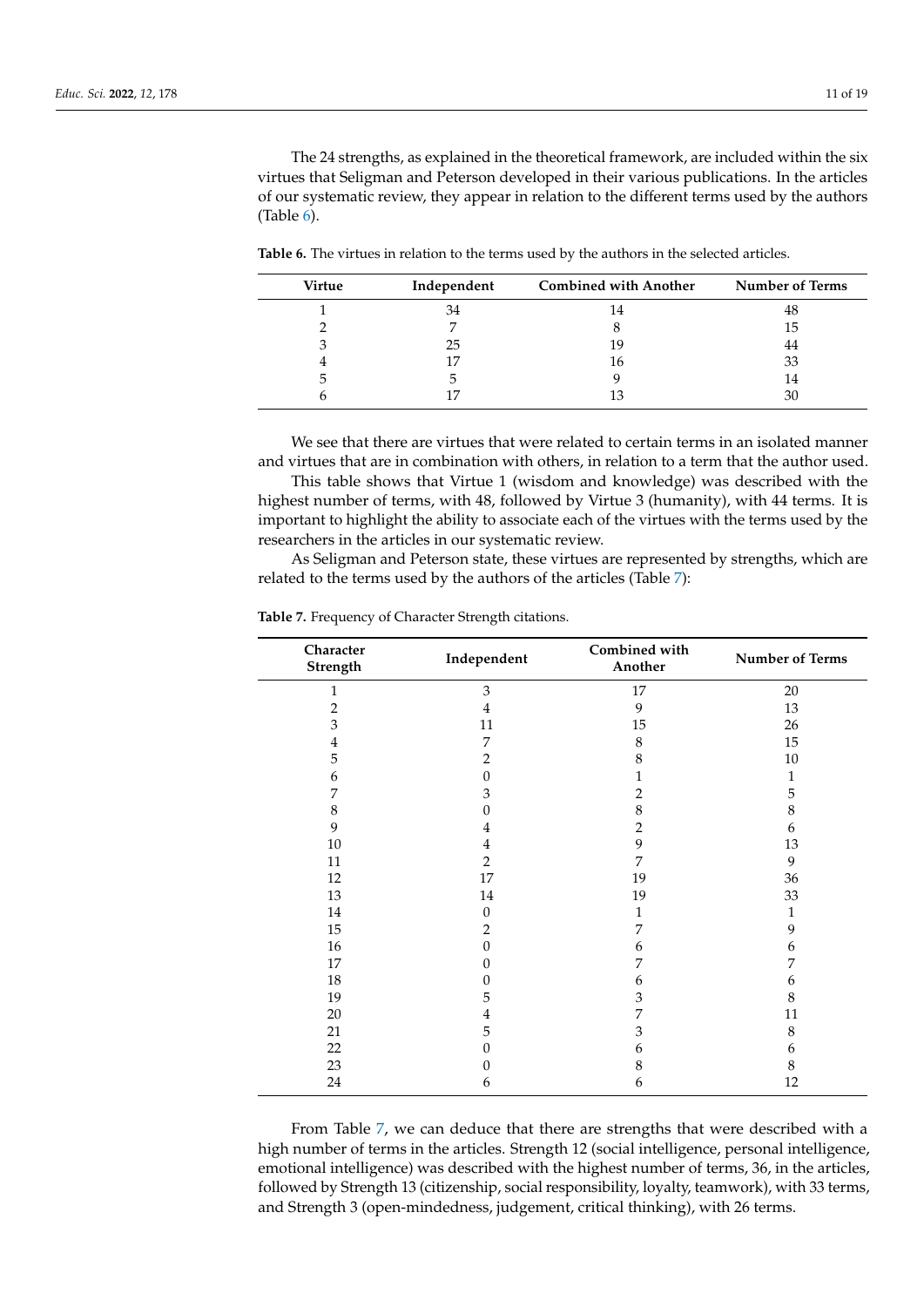Table [7](#page-10-1) shows that Strengths 1, 3, 12 and 13 were the most frequently referenced in the selected articles. Ranking second, with more than 10 citations each, are Strengths 2 (love of learning), 4 (creativity, originality, practical intelligence, insight), 5 (perspective), 10 (kindness, generosity, compassion, altruistic love, kindness, care), 20 (appreciation of beauty and excellence) and 24 (hope, optimism, foresight). The other Strengths were also referenced in the studies, but had fewer than 10 mentions.

We must highlight the limited mention of Strengths 6 (courage) and 14 (impartiality and equity) in the articles; each of these strengths were cited using only one term.

Table [8](#page-11-0) shows that when the terms used could be related to more than one strength, Strengths 12, 13 and 3 continued to predominate, but Strength 1 (curiosity, openness to experience, interest in the world) acquired a greater presence in regard to the number of terms used.

**Strengths** Number of Terms  $1, 2$  2  $1, 3$  3  $1, 4$  1  $2, 4$  1  $2, 13$  1  $3, 12$  1  $3, 21$  1  $10, 12$  1  $12, 13$  5  $12, 24$  2 13, 14 1 19, 24 1 23, 24 1  $1, 2, 3$  1 10, 11, 12, 13 1 1, 2, 4, 12, 13 2 1, 3, 4, 5, 12, 13, 20, 21<br>2, 3, 4, 5, 7, 8, 9, 13, 19, 24<br>1 1, 2, 3, 4, 5, 7, 8, 9, 13, 19, 24 1 1, 2, 3, 4, 6, 7, 8, 9, 10, 13, 15, 17, 19, 20, 21, 23, 24<br>1, 3, 5, 8, 10, 11, 12, 13, 15, 16, 17, 18, 20, 22, 23<br>5 1, 3, 5, 8, 10, 11, 12, 13, 15, 16, 17, 18, 20, 22, 23 5 3, 4, 5, 8, 10, 11, 12, 13, 15, 16, 17, 18, 22, 23 1

<span id="page-11-0"></span>**Table 8.** Combinations of strengths according to the terms used by the authors in the selected articles.

It is also interesting to observe how the different strengths here combined in the articles through the selected terms.

As the previous table shows, some of the terms that the authors used could refer to a significant number of strengths.

# *3.4. Key Competencies*

Similarly, we analysed the terms used in the selected articles to reference the Key Competencies (Table [9\)](#page-12-0).

We observe that there are unique competencies associated with some terms in the articles. The competencies for the highest number of terms used were Competency 5 (learning to learn), with eight terms, followed by Competency 6 (social and civic competencies), with four terms.

When terms could relate to more than one competency, Competencies 5 and 6 were still present, but Competency 7 (sense of initiative and entrepreneurial spirit), with 88 terms, and Competency 8 (cultural awareness and expression), with 84, acquired greater strength. We must highlight Competency 2 (communication in a foreign language), which was alluded to 69 times, as a competency that was closely related to the terms used in the articles.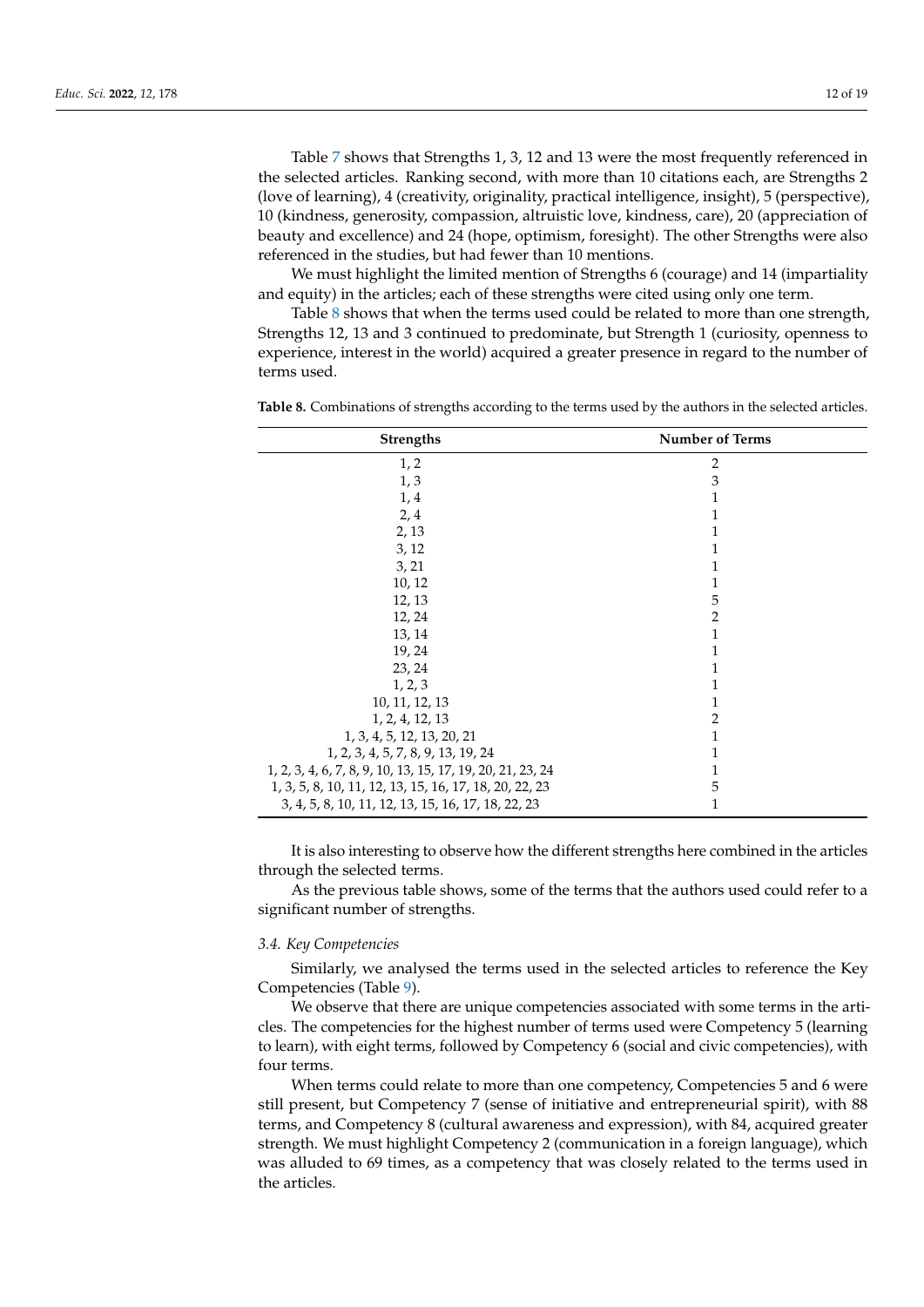| <b>Key Competency</b> | Independent | <b>Combined with Another</b> | <b>Number of Terms</b> |
|-----------------------|-------------|------------------------------|------------------------|
|                       |             | 58                           | 58                     |
|                       |             | 69                           | 69                     |
|                       |             | 59                           | 59                     |
|                       |             | 57                           | 59                     |
|                       |             | 73                           | 81                     |
|                       |             | 67                           |                        |
|                       |             | 88                           | 89                     |
|                       |             |                              |                        |

<span id="page-12-0"></span>**Table 9.** Terms used in the articles to refer to the Key Competencies.

Competencies 2, 5, 6, 7 and 8 were the ones that were the most frequently referenced by the selected articles, while by Competencies 1 (communication in the native language), 3 (mathematical competence and basic competencies in science and technology) and 4 (digital competence) were the least frequently referenced in the articles included in our systematic review.

It is also interesting to observe how the different competencies were combined in the articles through the selected terms. As Table [10](#page-12-1) shows, there were five combinations of Key Competencies that contained more than 10 terms. These combinations also contained all of the competencies in similar proportions.

<span id="page-12-1"></span>**Table 10.** Combinations of Key Competencies according to the terms used by the authors of the selected articles.

| <b>Combinations of Competencies</b> | <b>Number of Terms</b> |
|-------------------------------------|------------------------|
| 5, 7                                | 12                     |
| 6, 7                                | 6                      |
| 7,8                                 | 5                      |
| 3, 5, 8                             | 1                      |
| 5, 6, 7                             |                        |
| 1, 2, 7, 8                          | 4                      |
| 3, 4, 5, 7                          | $\overline{4}$         |
| 3, 5, 6, 8                          | 1                      |
| 3, 5, 7, 8                          | 7                      |
| 1, 2, 4, 6, 8                       | 15                     |
| 3, 4, 5, 7, 8                       | 1                      |
| 1, 2, 4, 6, 7, 8                    | $\overline{2}$         |
| 1, 2, 3, 4, 5, 7, 8                 | 6                      |
| 1, 2, 3, 5, 6, 7, 8                 | 13                     |
| 1, 2, 4, 5, 6, 7, 8                 | 1                      |
| 2, 3, 4, 5, 6, 7, 8                 | 11                     |
| 1, 2, 3, 4, 5, 6, 7, 8              | 15                     |

*3.5. Linking Character Strengths and Key Competencies*

Regarding the character strengths and competencies, most articles referred to them using implicit rather than explicit terms (Table [11\)](#page-12-2).

<span id="page-12-2"></span>**Table 11.** Definition of constructs according to the terms used by the authors.

| Definition of the Constructs through<br>the Terms Used by the Authors | <b>Number of Terms:</b><br><b>Strengths</b> | <b>Number of Terms:</b><br>Competencies |
|-----------------------------------------------------------------------|---------------------------------------------|-----------------------------------------|
| Explicit                                                              | 14                                          | 29                                      |
| Implicit                                                              | 104                                         | 91                                      |
| Explicit and implicit                                                 | 10                                          |                                         |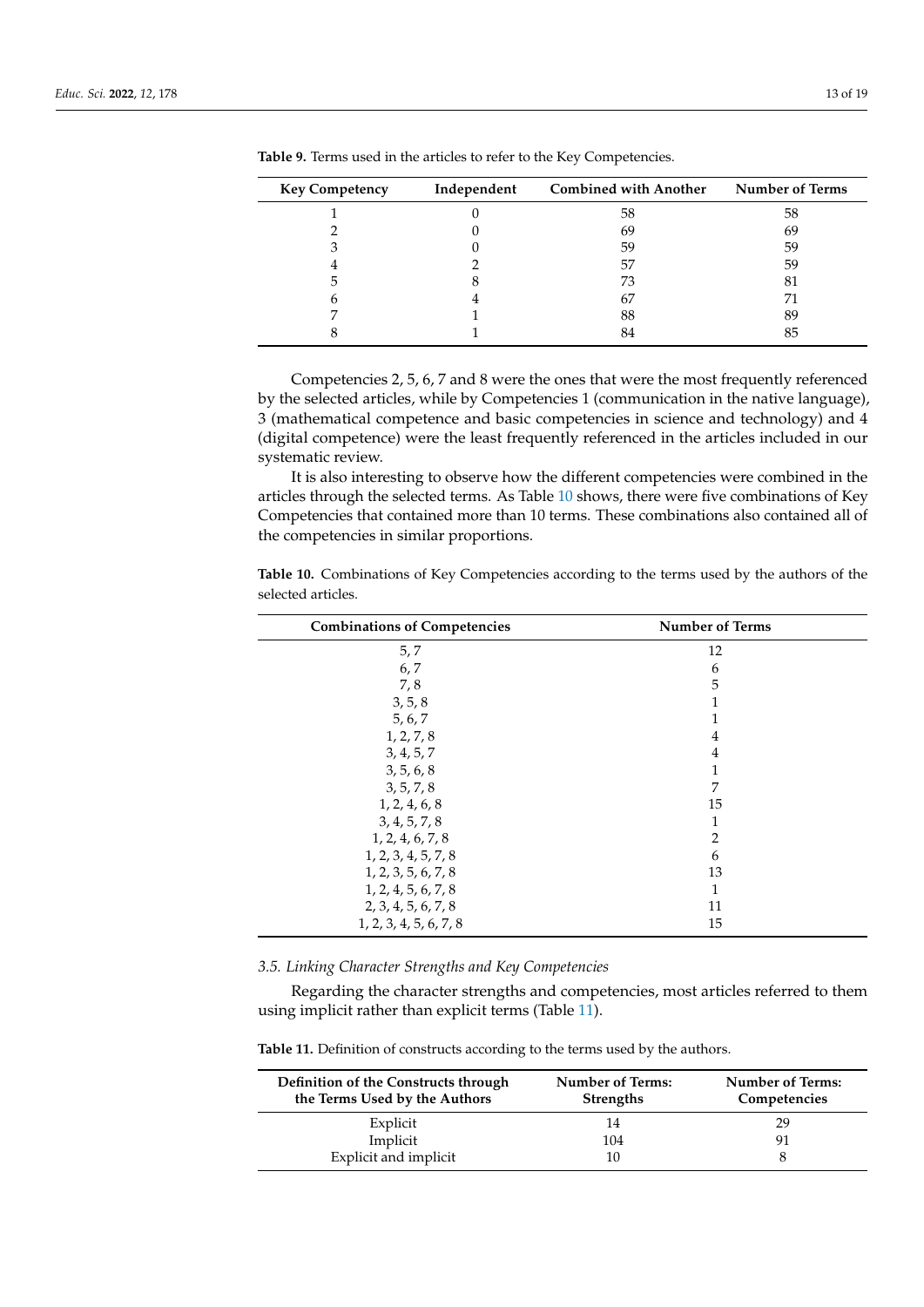We must highlight the significant number of terms used by the authors that were synonymous with character strengths and the Key Competencies but were not used explicitly in the articles.

To determine how the Key Competencies of the European Union and Seligman and Peterson's character strengths are linked, and the nature of those links, we created Table [12,](#page-13-0) in which the red boxes indicate the only instances in which the Key Competencies and character strengths do not overlap in the terms used by the authors of the articles selected for our systematic review.

| <b>Virtues</b> | Strengths       | <b>Key Competencies</b> |                |                         |                |                |                |                |                         |
|----------------|-----------------|-------------------------|----------------|-------------------------|----------------|----------------|----------------|----------------|-------------------------|
|                |                 | $\overline{1}$          | $\overline{2}$ | $\overline{\mathbf{3}}$ | $\overline{4}$ | $\overline{5}$ | $\overline{6}$ | $\overline{7}$ | $\overline{\mathbf{8}}$ |
| $1\,$          | $\mathbf{1}$    |                         |                |                         |                |                |                |                |                         |
|                | $\overline{2}$  |                         |                |                         |                |                |                |                |                         |
|                | $\overline{3}$  |                         |                |                         |                |                |                |                |                         |
|                | $\overline{4}$  |                         |                |                         |                |                |                |                |                         |
|                | 5               |                         |                |                         |                |                |                |                |                         |
| $\sqrt{2}$     | $\overline{6}$  |                         |                |                         |                |                |                |                |                         |
|                | 7               |                         |                |                         |                |                |                |                |                         |
|                | $\,8\,$         |                         |                |                         |                |                |                |                |                         |
|                | $\overline{9}$  |                         |                |                         |                |                |                |                |                         |
| $\mathfrak 3$  | $\overline{10}$ |                         |                |                         |                |                |                |                |                         |
|                | 11              |                         |                |                         |                |                |                |                |                         |
|                | $\overline{12}$ |                         |                |                         |                |                |                |                |                         |
| $\bf{4}$       | $\overline{13}$ |                         |                |                         |                |                |                |                |                         |
|                | 14              |                         |                |                         |                |                |                |                |                         |
|                | $\overline{15}$ |                         |                |                         |                |                |                |                |                         |
| 5              | $\overline{16}$ |                         |                |                         |                |                |                |                |                         |
|                | $\overline{17}$ |                         |                |                         |                |                |                |                |                         |
|                | $\overline{18}$ |                         |                |                         |                |                |                |                |                         |
|                | $\overline{19}$ |                         |                |                         |                |                |                |                |                         |
| 6              | $\overline{20}$ |                         |                |                         |                |                |                |                |                         |
|                | $\overline{21}$ |                         |                |                         |                |                |                |                |                         |
|                | $\overline{22}$ |                         |                |                         |                |                |                |                |                         |
|                | $\overline{23}$ |                         |                |                         |                |                |                |                |                         |
|                | 24              |                         |                |                         |                |                |                |                |                         |

<span id="page-13-0"></span>**Table 12.** Links between Key Competencies and Strengths in the selected articles.

Note: Color means less overlap between Character Strengths and Key Competencies.

From Table [12,](#page-13-0) we can see that Strengths 6 (courage), 7 (persistence, industry, perseverance), 9 (vitality, enthusiasm, energy, passion, zest) and 19 (self-control) had the least overlap with the Key Competencies.

The rest of the competencies and strengths, whether explicit or implicit, share the terms used in the article to convey their meaning.

# **4. Discussion**

After the analysis and interpretation of the articles included, we must remember that our main objective was to conduct a systematic review of the existing literature to discover if there was a link, and of what nature, between the character strengths and the Key Competencies of the arts in education.

The results demonstrate this connection, although we emphasize that the investigations carried out to date, in most cases, define and link some of the constructs implicitly through different terms. A more explicit view of the four constructs will be necessary when studying and defining the relationship between these constructs in the future, especially when examining the relationship between the constructs of the character strengths and the Key Competencies.

After the analysis was carried out, we highlighted the abundant terminology and synonyms to define each construct, depending on the field of study of each researcher.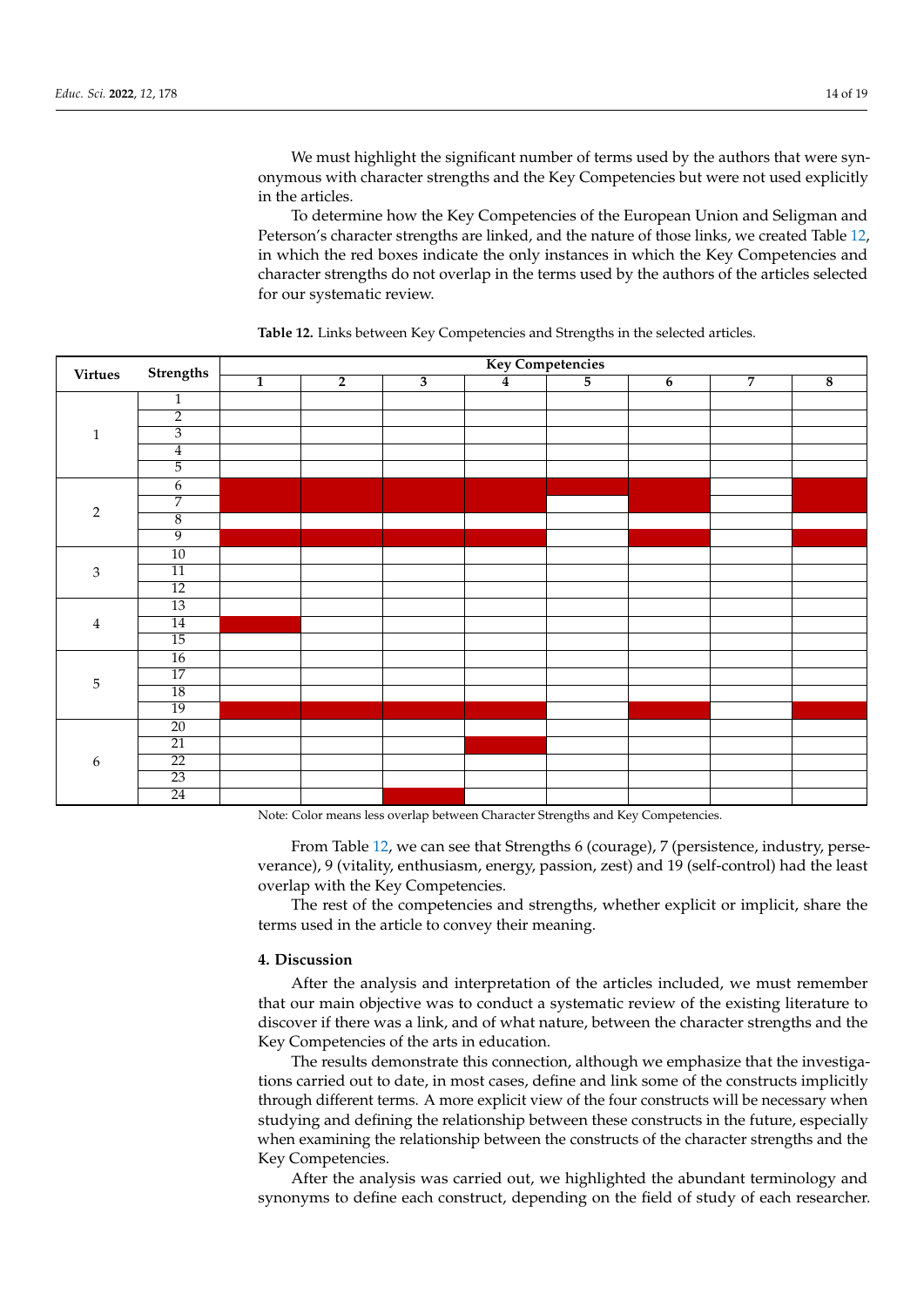This terminology fosters confusion that would need to be corrected to facilitate research, deepening and linking the different areas of knowledge. The arts, education, positive psychology and lifelong learning for key competencies define the same construct with different perspectives and terms that we have had to trace.

We, therefore, consider that our results are valid and reliable; however, only with this global vision can we achieve a totally explicit link and avoid possible interpretations of inter-construct relationships that are left to the discretion of the reader.

Given that, in our previous mapping, we emphasized that there are no other systematic reviews that relate competencies with strengths in the area of arts in education and that allow us to compare our results with those of similar studies, we cannot know whether our results are similar to those of other reviews. The reviews that were found studied and analysed the relationship between some of our constructs, but not the relationship between them and the Key Competencies.

We highlight the general interest of the literature in this field of education, but we must also point out the lack of articles that explicitly link the constructs that are the object of our study. Thus, our research could lead to an interesting field of study and research, focusing on labelling or determining in an explicit and concrete way the character strengths that are part of a given competency.

Our analysis of the components of the Key Competencies, from the perspective of character strengths, could represent an important field of research in the contribution of positive education to competencies and the contributions of the field of education and education competencies towards character strengths.

These future investigations will help teachers to apply and more clearly understand the Key Competencies and create tools to execute them in the classroom, enhancing and developing students' strengths.

These implicit links, with which we have connected the Key Competencies and the character strengths, in the area of the arts in education, are a first step in seeking more explicit links between the two. Future studies should focus on educational projects in the arts that realize the development of strengths connected to the Key Competencies, as an educational model, based on students' happiness and well-being that, at the same time, encourages improvement in educational quality and in the academic and competence outcomes of future professionals.

#### **5. Conclusions**

In view of the results of our SR, we can conclude that a relationship between Key Competencies and the Character Strengths can be defined, as well as outlining the nature of these relationships.

In the analyzed studies, we have found that certain patterns of combinations of strengths were repeated in the Key Competencies.

We emphasize that we have not found any previously published work in the same direction as our research and with which we can compare our results.

The mechanism by which we have found the link between Character Strengths and Key Competencies is derived from Table [12,](#page-13-0) as explained in the results, where we can see that there were two virtues, 1 (wisdom and knowledge) and 3 (humanity), in which all of the competencies developed by the arts in positive education employ all of the strengths that compose these two virtues.

We conclude, therefore, that through all the Key Competencies, the arts in positive education encourage the fundamental curiosity, love for learning, open-mindedness, critical thinking, creativity, originality, perspective, kindness, generosity, love, social intelligence, personal intelligence and emotional intelligence in students, who will be able to transfer them to the changing professional world.

From Table [12,](#page-13-0) there are three other Virtues, 4 (Justice), 5 (Temperance) and 6 (Transcendence), in which not all the strengths have been linked to the Key Competencies.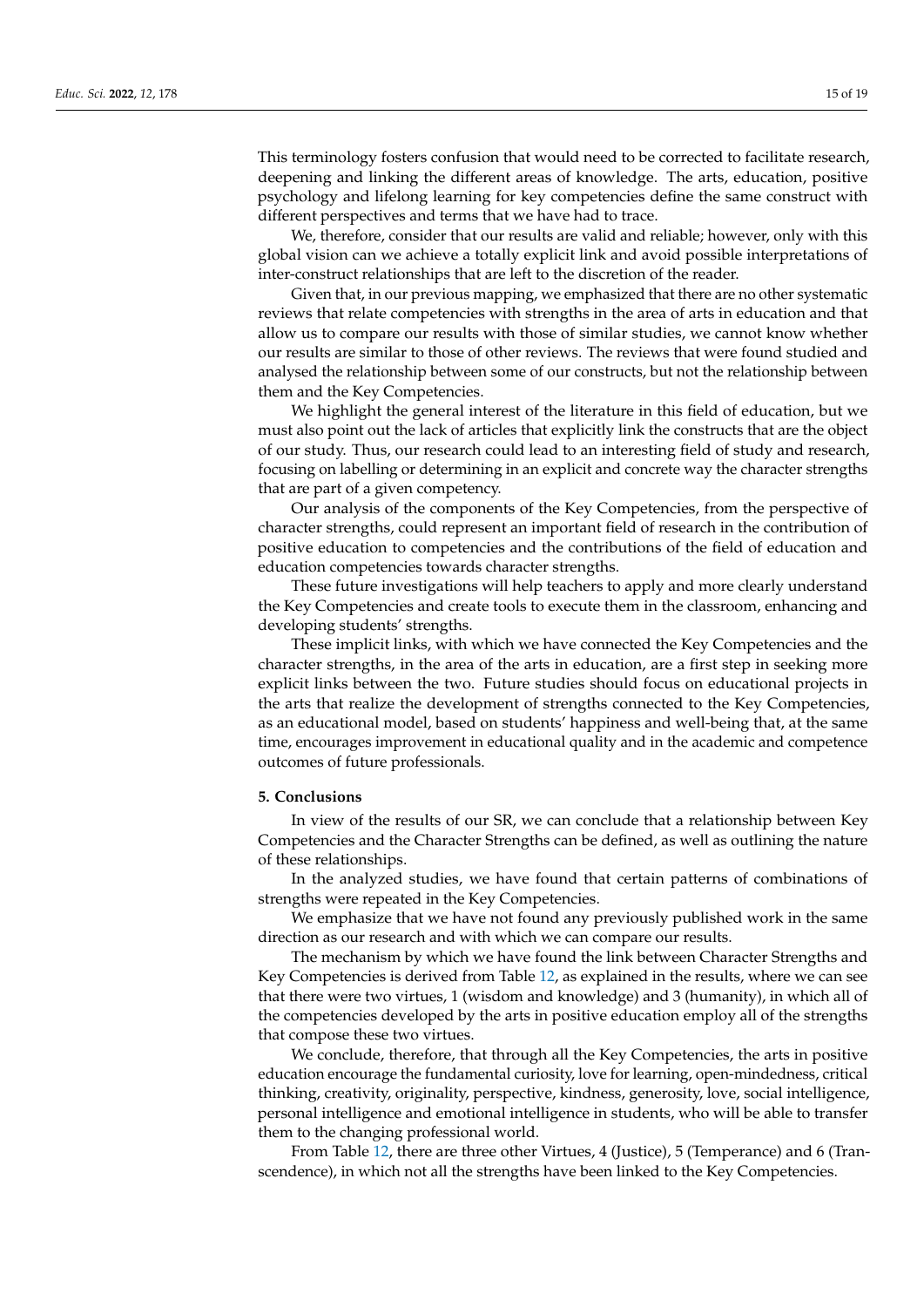With respect to Virtue 4 (justice), it was not possible to find a clear link between Competency 1 (communication in mother tongue) and Strength 14 (impartiality and equity).

For Virtue 5 (temperance), we highlight that Strength 19 (self-control) was barely linked to the Key Competencies, with the exception of Competencies 5 (learning to learn) and 7 (sense of initiative and entrepreneurial spirit).

For Virtue 6 (transcendence), no links were found between Strength 21 (spirituality, purpose, religiosity) and Competency 4 (digital competence) or between Strength 24 (hope, optimism) and Competency 3 (mathematical competence and basic competence in science and technology).

The weaker presence of the strengths associated with Virtue 2 (courage and temperance) is noteworthy. Specifically, no links were found with Strengths 6 (courage), 7 (persistence, industry) and 9 (vitality, enthusiasm). Thus, we can conclude that the competencies that can be worked on in positive education through the arts would hardly develop these strengths.

#### *Practical and Academic Implications and Recommendations for Future Research*

From a practical point of view, the conclusions from our research allow us to make decisions to start a field of research that deepens the relationship of the Arts in education, from the perspective of Positive Education and Key Competencies.

The Arts in Education becomes the tool to link Character Strengths with Key Competencies. This contribution of the Arts develops in the student the Competences and Strengths necessary to face the constant changes that are generated in the current professional panorama.

In addition, we believe that different possibilities are opened for other researchers to delve into this still little explored field, in which we consider the application of validated tools with a greater scientific nature to be very necessary.

It should be added that a significant number of articles in our systematic review point to the lack of studies that apply the scientific method with greater rigour, so that a consistent reference framework can be consolidated. This is an element that we corroborate after the analysis and interpretation of this systematic review.

Based on our study, and after demonstrating the link between Character Strengths and Key Competencies, future research may deepen this link in the educational field of the Arts, as the foundation of sustainable human development. Since the Key Competencies are the pillar that UNESCO uses for Education for Development, this human development can be better evaluated thanks to the measurement of Character Strengths.

From the academic point of view, our SR has also made it possible to integrate the existing literature that, up to now, has attempted to address separately the different constructs that are the object of our research. With our study, we have been able to bring together the four constructs in a single research object.

Even when the articles and studies of our research seem to connect the constructs separately or implicitly, we need a larger corpus of studies that brings together the four constructs to be able to demonstrate our hypothesis more solidly.

Another type of research design would also be necessary. Future studies should apply adequate designs that include both the random assignment of participants and an active control group. Such a design would allow the empirical evaluation of whether these connections are efficient and will endure.

#### **6. Limitations and Recommendations**

In our study, we observed two important limitations. The first is that the constructs of this research belong to very diverse areas, such as psychology, education and the arts, and the researchers in each of these areas define the other constructs by importing the terms used in their own fields. This results in a lack of conceptual clarity that affected the search terms used and the criteria used to establish them, since it would have been necessary to use an excessive variety of terms to conduct an exhaustive search. Following the steps of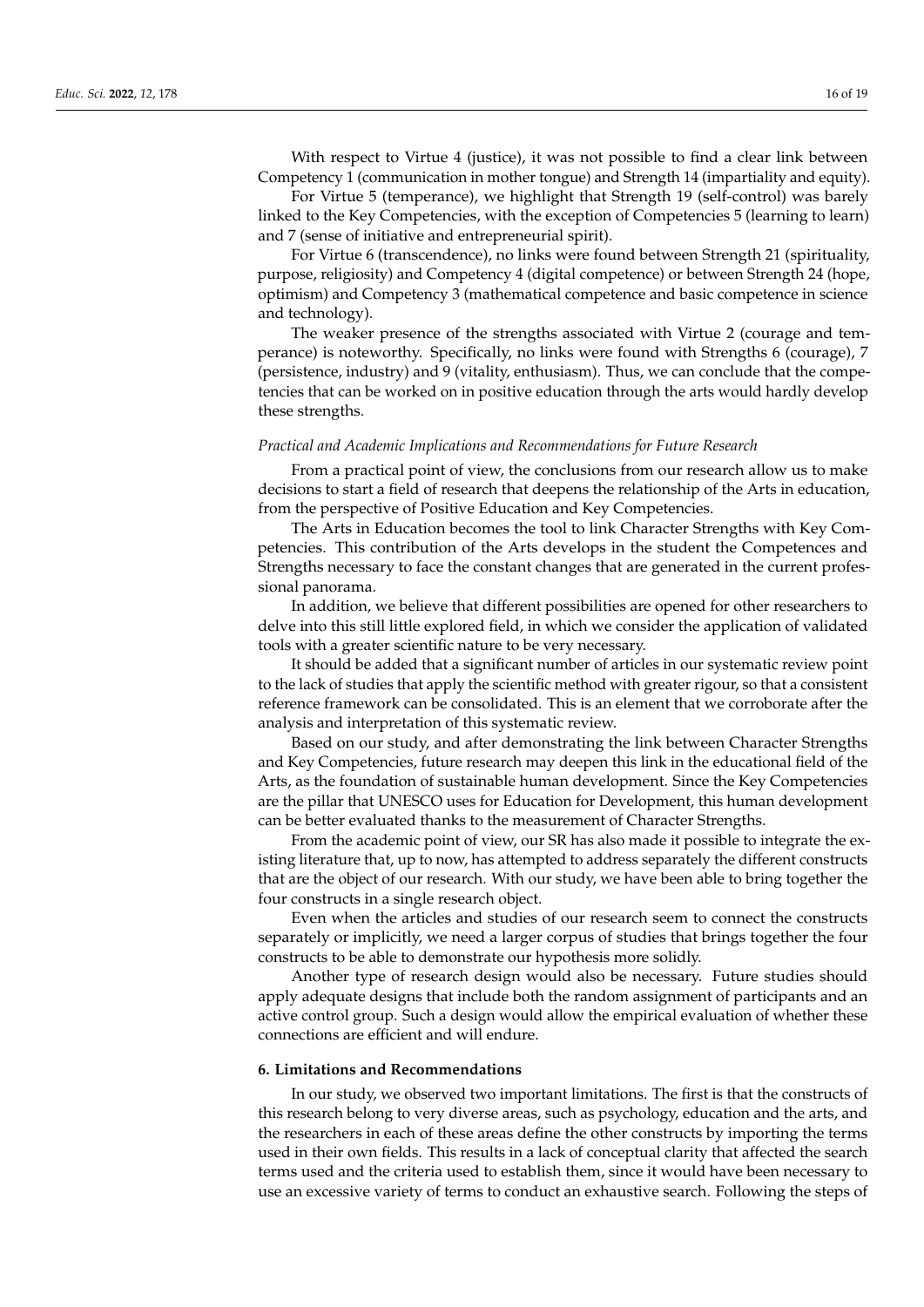Murphy and Alexander [\[53\]](#page-18-9), the choice of our search terms considered the breadth and overlap of constructs to allow for a certain degree of efficiency.

We could define this limitation as a lack of specificity when defining the constructs or, in other words, the excessive number of synonyms that are attributable to a particular construct. As previously indicated by authors, such as Dinsmore, Alexander and Loughlin [\[51\]](#page-18-7), this may be due to two reasons:

The first is because the construct is defined by authors who are not familiar with it or who do not regard it as its own entity, or because authors define constructs using terms from their own professional field. In this way, the researcher defines characteristics and qualities inherent to the constructs that we systematized in our systematic review. This excess of terminology, which has resulted from a need for a definition that serves all specialties, led us to broaden the search terms that we used for this systematic review and to consider implicit definitions of those constructs that were studied, with or without the express desire of the researcher.

The second limitation, which is derived from the previous limitation, is the ambiguity that can be generated by the use of a given term to define a strength or a competence. That is, the breadth of interpretations and definitions of one or several strengths or competencies can be covered by a single term. This possibility of relating a concept that appears in an article with one or more strengths and/or competencies can, a priori, generate certain limitations in the search for relationships among strengths and competencies.

We are aware, on the other hand, of other limitations of our research, such as the selected languages (only English and Spanish), the omission of a bibliometric review and not having considered other databases.

**Author Contributions:** Conceptualization, P.V.-M. and F.C.; methodology, P.V.-M. and I.L.-C.; software, P.V.-M.; validation, P.V.-M., F.C. and I.L.-C.; writing—original draft preparation, P.V.-M.; writing—review and editing, P.V.-M., F.C. and I.L.-C.; supervision, F.C. and I.L.-C. All authors have read and agreed to the published version of the manuscript.

**Funding:** This research received no external funding.

**Informed Consent Statement:** Not applicable.

**Conflicts of Interest:** The authors declare no conflict of interest.

# **References**

- <span id="page-16-0"></span>1. Linley, P.A.; Joseph, S.; Harrington, S.; Wood, A.M. Positive psychology: Past, present, and (possible) future. *J. Posit. Psychol.* **2006**, *1*, 3–16. [\[CrossRef\]](http://doi.org/10.1080/17439760500372796)
- <span id="page-16-1"></span>2. Seligman, M. *La Auténtica Felicidad*; Vergara: Barcelona, Spain, 2002.
- <span id="page-16-2"></span>3. Park, N.; Peterson, C. Character Strengths: Research and Practice. *J. Coll. Character* **2009**, *10*, 1–10. [\[CrossRef\]](http://doi.org/10.2202/1940-1639.1042)
- <span id="page-16-3"></span>4. Peterson, C.; Seligman, M.E.P. *Character Strengths and Virtues: A Classification and Handbook*; American Psychological Association: Washington, DC, USA; Oxford University Press: New York, NY, USA, 2004.
- <span id="page-16-4"></span>5. Dahlsgaard, K.; Peterson, C.; Seligman, M.E.P. Shared Virtue: The Convergence of Valued Human Strengths across Culture and History. *Rev. Gen. Psychol.* **2005**, *9*, 203–213. [\[CrossRef\]](http://doi.org/10.1037/1089-2680.9.3.203)
- <span id="page-16-5"></span>6. Seligman, M.E.P.; Steen, T.A.; Park, N.; Peterson, C. Positive Psychology Progress: Empirical Validation of Interventions. *Am. Psychol.* **2005**, *60*, 410–421. [\[CrossRef\]](http://doi.org/10.1037/0003-066X.60.5.410) [\[PubMed\]](http://www.ncbi.nlm.nih.gov/pubmed/16045394)
- <span id="page-16-6"></span>7. Seligman, M. *Flourish: A Visionary New Understanding of Happiness and Well-Being*; Free Press: New York, NY, USA, 2011.
- <span id="page-16-7"></span>8. Caruana Vañó, A. Psicología positiva y educación. Esbozo de una educación desde y para la felicidad. In *Aplicaciones Educativas de La Psicología Positiva*; Caruana Vañó, A., Ed.; Generalitat Valenciana Conselleria d'Educació: Valencia, Spain, 2010.
- <span id="page-16-8"></span>9. Fordyce, M.W. Éducation Au Bonheur. *Rev. Québécoise Psychol.* **1997**, *18*, 239–252.
- <span id="page-16-9"></span>10. Bisquerra Alzina, R. *Educación Emocional y Bienestar*; Praxis: Barcelona, Spain, 2001.
- <span id="page-16-10"></span>11. McGrath, H.; Noble, T. *Bounce Back! (Years K-2, 3 & 4, 5–8)*; Pearson Longman: Sidney, Australia, 2011.
- <span id="page-16-11"></span>12. Fox Eades, J.M. *Celebrating Strengths: Building Strengths-Based Schools*; CAPP Press: Coventry, UK, 2008.
- <span id="page-16-12"></span>13. Proctor, C.; Tsukayama, E.; Wood, A.M.; Maltby, J.; Eades, J.F.; Linley, P.A. Strengths Gym: The impact of a character strengthsbased intervention on the life satisfaction and well-being of adolescents. *J. Posit. Psychol.* **2011**, *6*, 377–388. [\[CrossRef\]](http://doi.org/10.1080/17439760.2011.594079)
- <span id="page-16-13"></span>14. Fox, J. *Your Child's Strengths: Discover Them, Develop Them, Use Them*; Viking: New York, NY, USA, 2008.
- <span id="page-16-14"></span>15. Yeager, J.M.; Fisher, S.; Shearon, D.N. *SMART Strengths—Building Character, Resilience and Relationships in Youth*; Kravis Publishing: New York, NY, USA, 2011.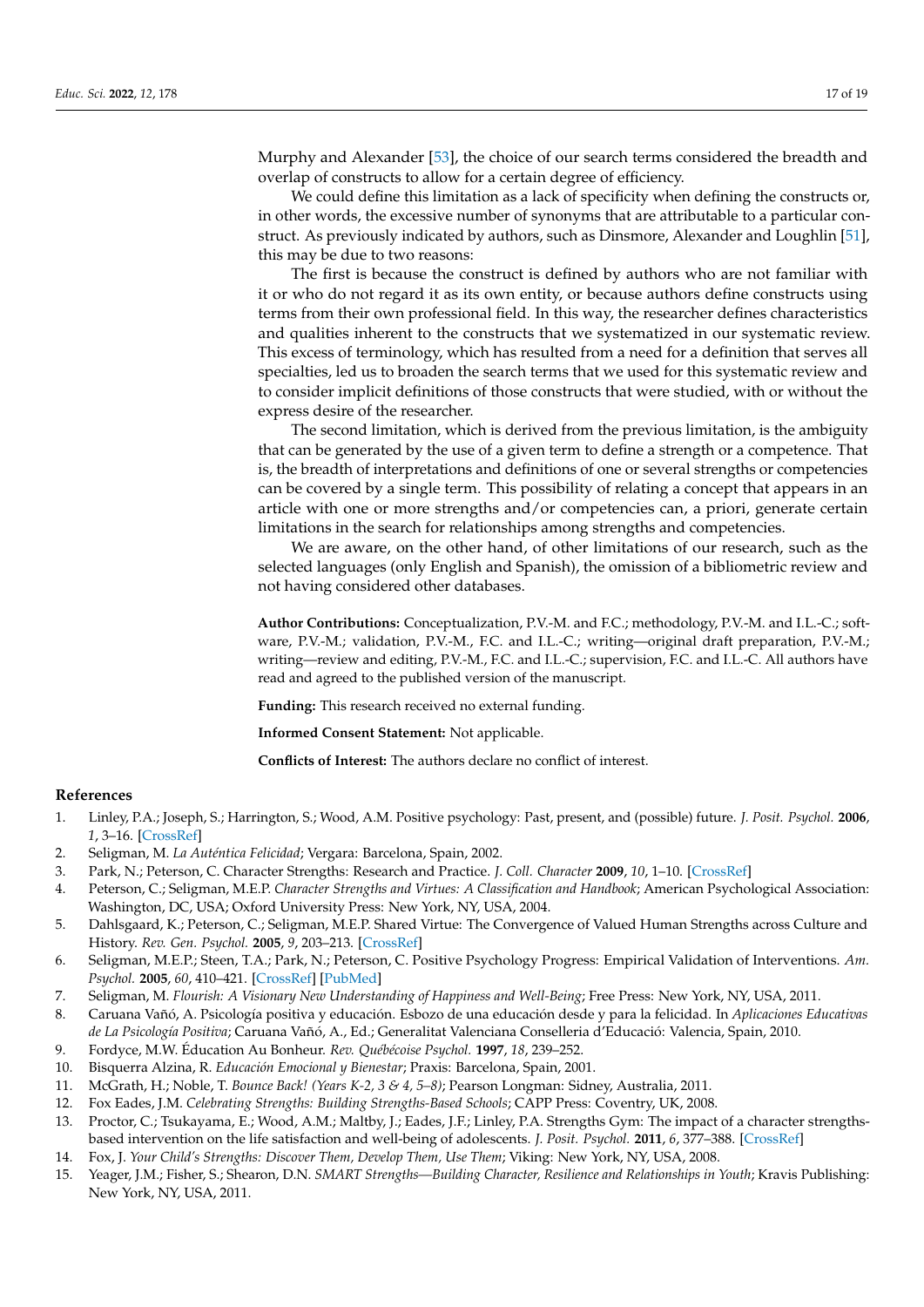- <span id="page-17-0"></span>16. López, F.; Carpintero, E.; del Campo, A.; Soriano, S.; Lázaro, S. Programa de Promoción Del Desarrollo Personal y Social: La Prevención Del Malestar y La Violencia. In *Psicología Positiva Aplicada*, 1st ed.; Vázquez, C., Hervás, G., Eds.; Desclée de Brouwer: Bilbao, Spain, 2008; pp. 263–282.
- <span id="page-17-1"></span>17. Vázquez, C.; Hervás, G. *Psicología Positiva Aplicada*, 2nd ed.; Vázquez, C., Hervás, G., Eds.; Desclée de Brouwer: Bilbao, Spain, 2009.
- <span id="page-17-2"></span>18. Marujo, H.A.; Neto, L.M. Programa VIP: Hacia Una Psicología Positiva Aplicada. In *Psicología Positiva Aplicada*, 1st ed.; Vázquez, C., Hervás, G., Eds.; Desclée de Brouwer: Bilbao, Spain, 2008.
- <span id="page-17-3"></span>19. Gilman, R.; Huebner, S.; Furlong, M.J. *Handbook of Positive Psychology in Schools*; Gilman, R., Huebner, S., Furlong, M.J., Eds.; Routledge: New York, NY, USA, 2009.
- <span id="page-17-4"></span>20. Gomez-Baya, D.; Gillham, J.E. Positive Education: Promoting Well-Being at School. In *The Routledge Handbook of Positive Communication*; Muñiz-Velázquez, J.A., Pulido, C.M., Eds.; Routledge: New York, NY, USA, 2018; pp. 327–337.
- <span id="page-17-5"></span>21. Duckworth, A.L.; Peterson, C.; Matthews, M.D.; Kelly, D.R. Grit: Perseverance and passion for long-term goals. *J. Pers. Soc. Psychol.* **2007**, *92*, 1087–1101. [\[CrossRef\]](http://doi.org/10.1037/0022-3514.92.6.1087)
- 22. Eskreis-Winkler, L.; Duckworth, A.; Shulman, E.; Beal, S. The grit effect: Predicting retention in the military, the workplace, school and marriage. *Front. Psychol.* **2014**, *5*, 36. [\[CrossRef\]](http://doi.org/10.3389/fpsyg.2014.00036)
- 23. Fredrickson, B.L.; Branigan, C. Positive emotions broaden the scope of attention and thought-action repertoires. *Cogn. Emot.* **2005**, *19*, 313–332. [\[CrossRef\]](http://doi.org/10.1080/02699930441000238)
- 24. Froh, J.J.; Kashdan, T.B.; Ozimkowski, K.M.; Miller, N. Who benefits the most from a gratitude intervention in children and adolescents? Examining positive affect as a moderator. *J. Posit. Psychol.* **2009**, *4*, 408–422. [\[CrossRef\]](http://doi.org/10.1080/17439760902992464)
- 25. Ryan, R.M.; Deci, E.L. On Happiness and Human Potentials: A Review of Research on Hedonic and Eudaimonic Well-Being. *Annu. Rev. Psychol.* **2001**, *52*, 141–166. [\[CrossRef\]](http://doi.org/10.1146/annurev.psych.52.1.141) [\[PubMed\]](http://www.ncbi.nlm.nih.gov/pubmed/11148302)
- <span id="page-17-6"></span>26. Taylor, R.D.; Dymnicki, A.B. Empirical Evidence of Social and Emotional Learning's Influence on School Success: A Commentary on "*Building Academic Success on Social and Emotional Learning: What Does the Research Say?,*" a book edited by Joseph E. Zins, Roger P. Weissberg, Margaret C. Wang, and Herbert J. Walberg. *J. Educ. Psychol. Consult.* **2007**, *17*, 225–231. [\[CrossRef\]](http://doi.org/10.1080/10474410701346725)
- <span id="page-17-7"></span>27. Reivich, K.; Gillham, J.E.; Chaplin, T.M.; Seligman, M.E.P. From Helplessness to Optimism: The Role of Resilience in Treating and Preventing Depression in Youth. In *Handbook of Resilience in Children*; Springer: Boston, MA, USA, 2013. [\[CrossRef\]](http://doi.org/10.1007/978-1-4614-3661-4_12)
- <span id="page-17-8"></span>28. Scheffler, I. In Praise of the Cognitive Emotions. In *Inquiries: Philosophical Studies of Language, Science, and Learning*; Scheffler, I., Ed.; Hackett: Indianapolis, IN, USA, 1986.
- <span id="page-17-9"></span>29. Efland, A.D. *Art and Cognition: Integrating the Visual Arts in the Curriculum*; Teachers College Press: Williston, VT, USA, 2002.
- <span id="page-17-10"></span>30. Hallam, S. The power of music: Its impact on the intellectual, social and personal development of children and young people. *Int. J. Music Educ.* **2010**, *28*, 269–289. [\[CrossRef\]](http://doi.org/10.1177/0255761410370658)
- <span id="page-17-11"></span>31. Hallam, S.; Cuadrado, F. Music Education and Happiness. In *The Routledge Handbook of Positive Communication*; Muñiz-Velázquez, J.A., Pulido, C.M., Eds.; Routledge: New York, NY, USA, 2018; pp. 346–355. [\[CrossRef\]](http://doi.org/10.4324/9781315207759)
- <span id="page-17-12"></span>32. Hampshire, K.R.; Matthijsse, M. Can arts projects improve young people's wellbeing? A social capital approach. *Soc. Sci. Med.* **2010**, *71*, 708–716. [\[CrossRef\]](http://doi.org/10.1016/j.socscimed.2010.05.015)
- <span id="page-17-13"></span>33. Cabanac, A.; Perlovsky, L.; Bonniot-Cabanac, M.-C.; Cabanac, M. Music and academic performance. *Behav. Brain Res.* **2013**, *256*, 257–260. [\[CrossRef\]](http://doi.org/10.1016/j.bbr.2013.08.023)
- <span id="page-17-14"></span>34. Wald, G. Promoción de la salud integral a través del arte con jóvenes en situación de vulnerabilidad social. *Rev. Humanid. Méd. Estud. Soc. Cienc. Y Tecnol.* **2011**, *3*, 1–31.
- <span id="page-17-15"></span>35. Creech, A.; González-Moreno, P.; Lorenzino, L.; Waitman, G. *El Sistema and Sistema-Inspired Programmes: A Literature Review of Research, Evaluation, and Critical Debates*; Sistema Global: San Diego, CA, USA, 2013.
- <span id="page-17-16"></span>36. Slevin, M.; Slevin, P. Psychoanalysis and El Sistema: Human Development through Music. *Int. J. Appl. Psychoanal. Stud.* **2013**, *10*, 132–140. [\[CrossRef\]](http://doi.org/10.1002/aps.1355)
- <span id="page-17-17"></span>37. Renom Plana, A. *Educación Emocional. Programa Para Educación Primaria (6–12 Años). Colección Educación Emocional y En Valores*; Renom Plana, A., Ed.; Wolters Kluwer: Madrid, Spain, 2007.
- <span id="page-17-18"></span>38. European Comission. *Competencias Clave Para El Aprendizaje Permanente. Un Marco de Referencia Europeo*; European Comission: Luxembourg, 2007.
- <span id="page-17-19"></span>39. Delors, J.; Mufti, I. *La Educación Encierra Un Tesoro: Informe Para La UNESCO de La Comisión Internacional Sobre La Educación Para El Siglo XXI*; Ediciones UNESCO: Paris, France, 1996; Santillana.
- <span id="page-17-20"></span>40. Miller, A.L.; Dumford, A.D.; Johnson, W.R. International Journal of Education & the Arts Music Alumni Play a Different Tune: Reflections on Acquired Skills and Career Outcomes. *Int. J. Educ. Arts* **2017**, *18*, 1–22. Available online: [http://www.ijea.org/v1](http://www.ijea.org/v18n29/) [8n29/](http://www.ijea.org/v18n29/) (accessed on 11 January 2022).
- <span id="page-17-21"></span>41. García Ugarte, J.; Rincón de Castro, C. *Cinco Llaves Para Educar El Siglo XXI*; Desclée de Brouwer: Bilbao, Spain, 2015.
- <span id="page-17-22"></span>42. Müller-Frommeyer, L.; Aymans, S.C.; Bargmann, C.; Kauffeld, S.; Herrmann, C. Introducing Competency Models as a Tool for Holistic Competency Development in Learning Factories: Challenges, Example and Future Application. *Procedia Manuf.* **2017**, *9*, 307–314. [\[CrossRef\]](http://doi.org/10.1016/j.promfg.2017.04.015)
- <span id="page-17-23"></span>43. Blewitt, C.; Fuller-Tyszkiewicz, M.; Nolan, A.; Bergmeier, H.; Vicary, D.; Huang, T.; McCabe, P.; McKay, T.; Skouteris, H. Social and Emotional Learning Associated With Universal Curriculum-Based Interventions in Early Childhood Education and Care Centers. *JAMA Netw. Open* **2018**, *1*, e185727. [\[CrossRef\]](http://doi.org/10.1001/jamanetworkopen.2018.5727)